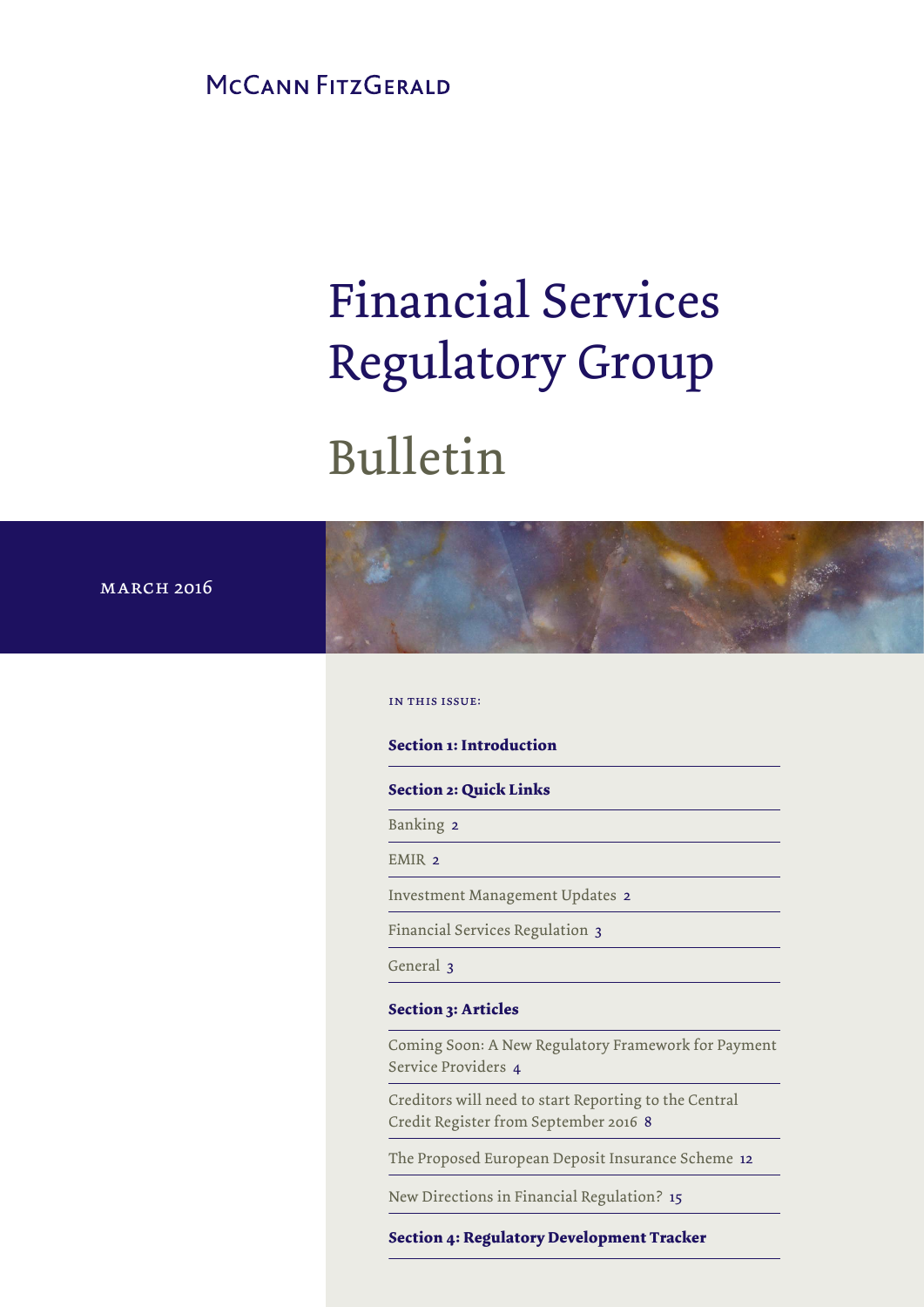# *Financial Services Introduction Regulatory Group Bulletin*

#### in this issue:

| <b>Section 1: Introduction</b>                                                                 |
|------------------------------------------------------------------------------------------------|
| <b>Section 2: Quick Links</b>                                                                  |
| Banking 2                                                                                      |
| EMIR <sub>2</sub>                                                                              |
| Investment Management Updates 2                                                                |
| Finance Services Regulation 3                                                                  |
| General 3                                                                                      |
| <b>Section 3: Articles</b>                                                                     |
| Coming Soon: A New Regulatory Framework<br>for Payment Service Providers 4                     |
| Creditors will need to start Reporting to the<br>Central Credit Register from September 2016 8 |
| The Proposed European Deposit Insurance<br>Scheme 12                                           |
| New Directions in Financial Regulation? 15                                                     |

**Section 4: Regulatory Development Tracker**

Our latest Financial Services Regulatory Group bulletin contains new updates on significant developments in financial services regulation, including the revised Payment Services Directive, the proposed Central Credit Register, the EU Commission's draft Regulation establishing a European Deposit Insurance Scheme and the Law Reform Commission's Issues Paper on Regulatory Enforcement and Corporate Offences. We have also included the second part of our regulatory tracker for 2015, covering significant regulatory developments from June to December 2015.

Because of the fast-moving nature of financial services regulation and the sheer volume of regulatory material being produced, we regularly upload briefings on the firm's website dealing with significant developments. In this bulletin we have included an easy way to access the briefings we have published since we sent our last FinReg Bulletin on 13 November 2015 ([available here](http://www.mccannfitzgerald.ie/knowledge/client-briefings/item/5896/financial-services-regulatory-group-bulletin.aspx)), in case you have not had a chance to look at them yet.

# *Financial Services Regulatory Group*

The Financial Services Regulatory Group forms part of McCann FitzGerald's wider Finance Group which is the leading Finance practice in the Irish market. Our Financial Services Regulatory Group advises regulated Financial Services Providers and other clients on the complex regulatory and compliance issues that arise in the area of the establishment and authorisation of new financial services providers, corporate governance and conduct of business issues, the provision of retail and wholesale financial services, regulatory capital requirements, insider dealing and market abuse issues, consumer credit matters, anti-money laundering issues and the administrative sanctions process.



**Ambrose Loughlin** *Partner, Head of Financial Services Regulatory Group*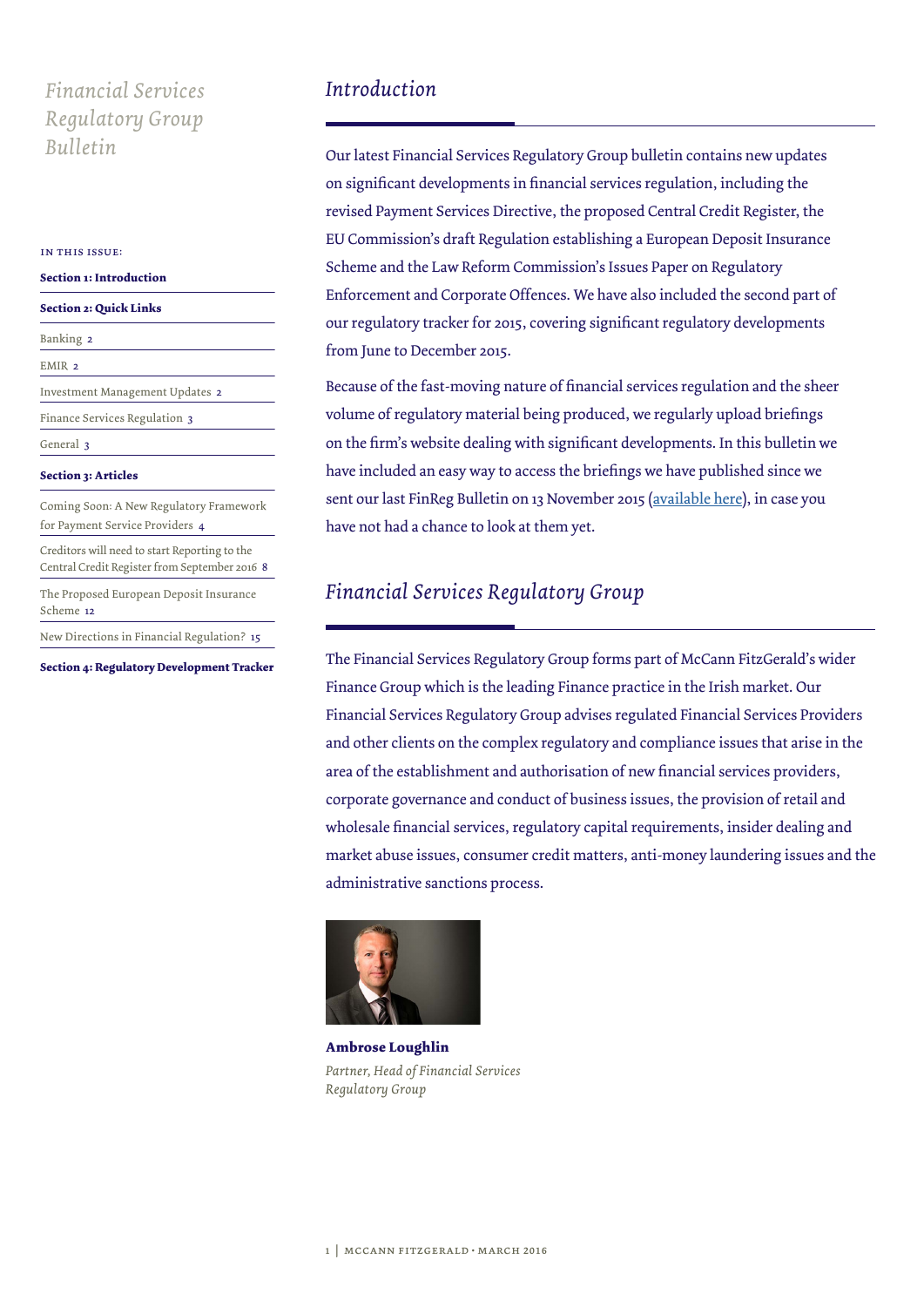### quick links

# *Financial Services Regulatory Group Bulletin*

#### in this issue:

### **Section 1: Introduction**

#### **Section 2: Quick Links**

| Banking 2                                                                                      |
|------------------------------------------------------------------------------------------------|
| EMIR <sub>2</sub>                                                                              |
| Investment Management Updates 2                                                                |
| Finance Services Regulation 3                                                                  |
| General 3                                                                                      |
| <b>Section 3: Articles</b>                                                                     |
| Coming Soon: A New Regulatory Framework<br>for Payment Service Providers 4                     |
| Creditors will need to start Reporting to the<br>Central Credit Register from September 2016 8 |
| The Proposed European Deposit Insurance<br>Scheme 12                                           |
| New Directions in Financial Regulation? 15                                                     |

**Section 4: Regulatory Development Tracker**

# *Banking*

Over the past few months we have published a briefing on the European Union (Deposit Guarantee Schemes) Regulations 2015. These Regulations introduce a number of changes to the previous framework for protecting certain deposits, with consequent implications for credit institutions, including regarding the applicable funding arrangements.

Link to briefing: *[European Union \(Deposit Guarantee Schemes\) Regulations 2015](http://www.mccannfitzgerald.ie/knowledge/client-briefings/item/5956/european-union--deposit-guarantee-schemes--re.aspx)*

# *EMIR*

Our briefings provide updates on the implementation of the central clearing obligation for certain OTC interest rate swaps denominated in a G4 currency, fixedto-float interest rate swaps and forward rate agreements denominated in Norwegian Krone, Polish Zloty and Swedish Krona, and for certain credit default swaps. We have also published a briefing on EMIR clearing by US central counterparties that are regulated by the US Commodity Futures Trading Commission.

| Link to briefing: | <b>EMIR Update - Central Clearing to Begin</b>                                   |
|-------------------|----------------------------------------------------------------------------------|
| Link to briefing: | <b>EMIR Update: Clearing for OTC Interest Rate Derivatives in EEA Currencies</b> |
| Link to briefing: | <b>EMIR Clearing for Credit Default Swaps</b>                                    |
| Link to briefing: | <b>EMIR Equivalence - EMIR Clearing by US Central Counterparties</b>             |

# *Investment Management Updates*

It's been a busy few months for investment managers and our briefings below provide a useful overview of some of the more significant developments since mid-November at both domestic and EU level. Investment Managers may also be interested in the briefing on the new Regulation on the Transparency of Securities Financing Transactions and of Reuse, which is listed under Financial Services Regulation.

| Link to briefing: | Christmas Update for Investment Managers                                                            |
|-------------------|-----------------------------------------------------------------------------------------------------|
| Link to briefing: | Regulatory Deadlines for Irish Funds and Fund Service Providers                                     |
| Link to briefing: | Central Bank Update on Revised Managerial Functions and Organisational<br><b>Effectiveness Role</b> |
| Link to briefing: | <b>Good News for UCITS V Documentation Updates</b>                                                  |
| Link to briefing: | New Implementation Date for Investor Money Regulations                                              |
| Link to briefing: | UCITS V Transposed into Irish law                                                                   |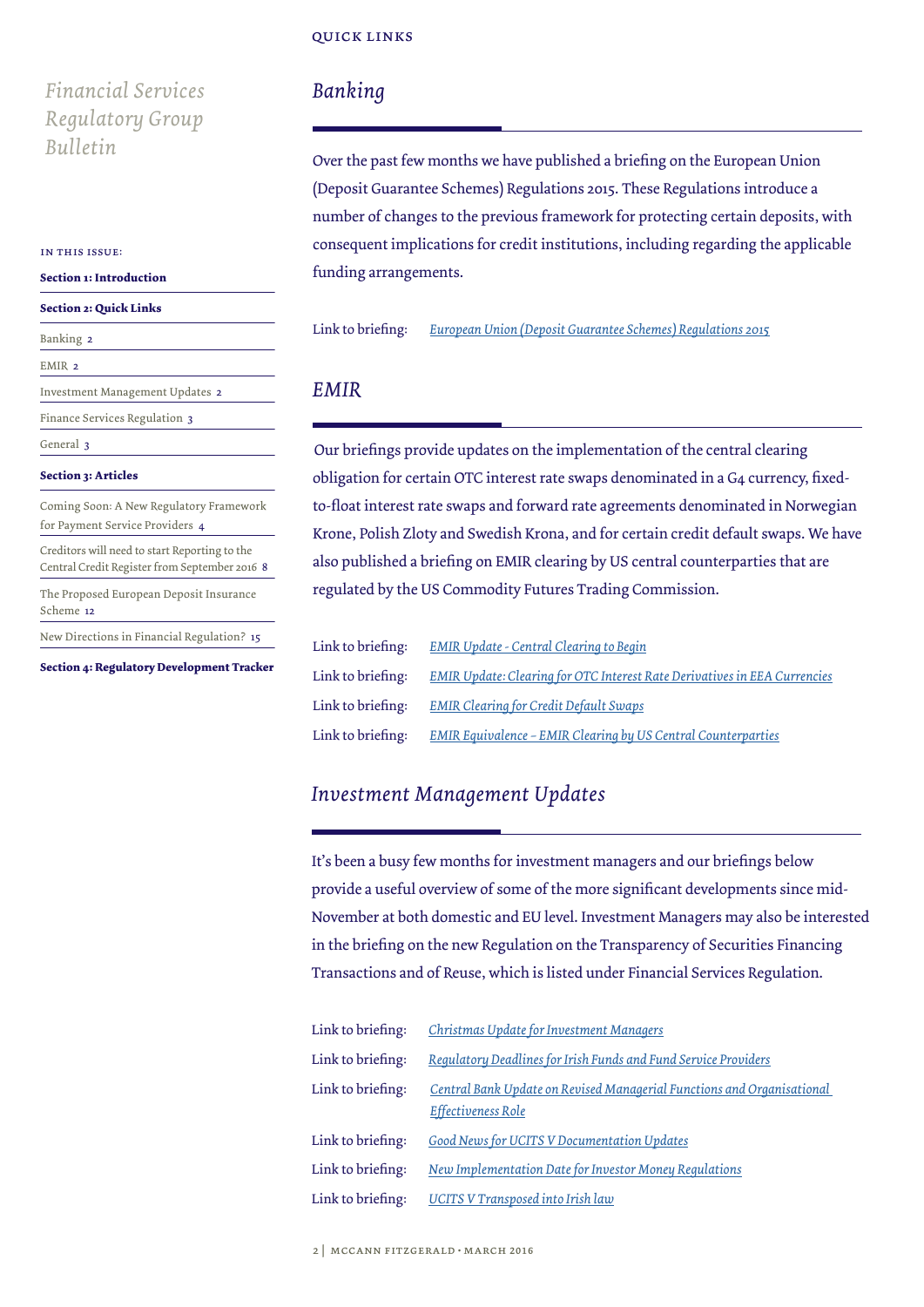### quick links

# *Financial Services Regulatory Group Bulletin*

#### in this issue:

| <b>Section 1: Introduction</b>                                                                 |  |
|------------------------------------------------------------------------------------------------|--|
| <b>Section 2: Quick Links</b>                                                                  |  |
| Banking 2                                                                                      |  |
| EMIR <sub>2</sub>                                                                              |  |
| Investment Management Updates 2                                                                |  |
| Finance Services Regulation 3                                                                  |  |
| General 3                                                                                      |  |
| <b>Section 3: Articles</b>                                                                     |  |
| Coming Soon: A New Regulatory Framework<br>for Payment Service Providers 4                     |  |
| Creditors will need to start Reporting to the<br>Central Credit Register from September 2016 8 |  |
| The Proposed European Deposit Insurance<br>Scheme 12                                           |  |
| New Directions in Financial Regulation? 15                                                     |  |

**Section 4: Regulatory Development Tracker**

# *Financial Services Regulation*

Three of our briefings below relate to developments in financial technology or FinTech. Others address developments impacting on lending, namely the briefings on: authorisation requirements and standards for credit servicing firms, following the entry into force of the Consumer Protection (Regulation of Credit Servicing Firms) Act 2015; and the replacement of the Central Bank's existing Code of Conduct for Business Lending to Small and Medium Enterprises with new Central Bank Regulations. We have also published briefings on the European Commission's draft Prospectus Regulation as well as on the new Regulation on the Transparency of Securities Financing Transactions and of Reuse, and on the Bankruptcy (Amendment) Act 2015.

| Link to briefing: | FinTech and IFS2020 - Q3 Progress Report                                           |
|-------------------|------------------------------------------------------------------------------------|
| Link to briefing: | New Discussion Paper on Automation in Financial Advice                             |
| Link to briefing: | Credit Servicing Firms - Authorisation Requirements and Standards                  |
| Link to briefing: | Central Bank Publishes SME Lending Regulations 2015                                |
| Link to briefing: | Draft Prospectus Regulation Published                                              |
| Link to briefing: | Crowdfunding - No Common International Supervisory Approach for Now                |
| Link to briefing: | The Transparency of Securities Financing Transactions Regulation Enters into Force |
| Link to briefing: | Bankruptcy (Amendment) Act 2015                                                    |

# *General*

You may also be interested in the following video published by McCann FitzGerald and discussing the amendments made to the Fourth Money Laundering Directive. We have also published a short video on the Regulation of Lobbying Act 2015.

Link to video: *[Money Laundering - All Change Again](http://www.mccannfitzgerald.ie/knowledge/podcasts---webinars/item/5906/summary-briefing---money-laundering---all-cha.aspx)* Link to video: *[The Regulation of Lobbying Act 2015](http://www.mccannfitzgerald.ie/knowledge/podcasts---webinars/item/5908/summary-briefing--the-regulation-of-lobbying-.aspx)*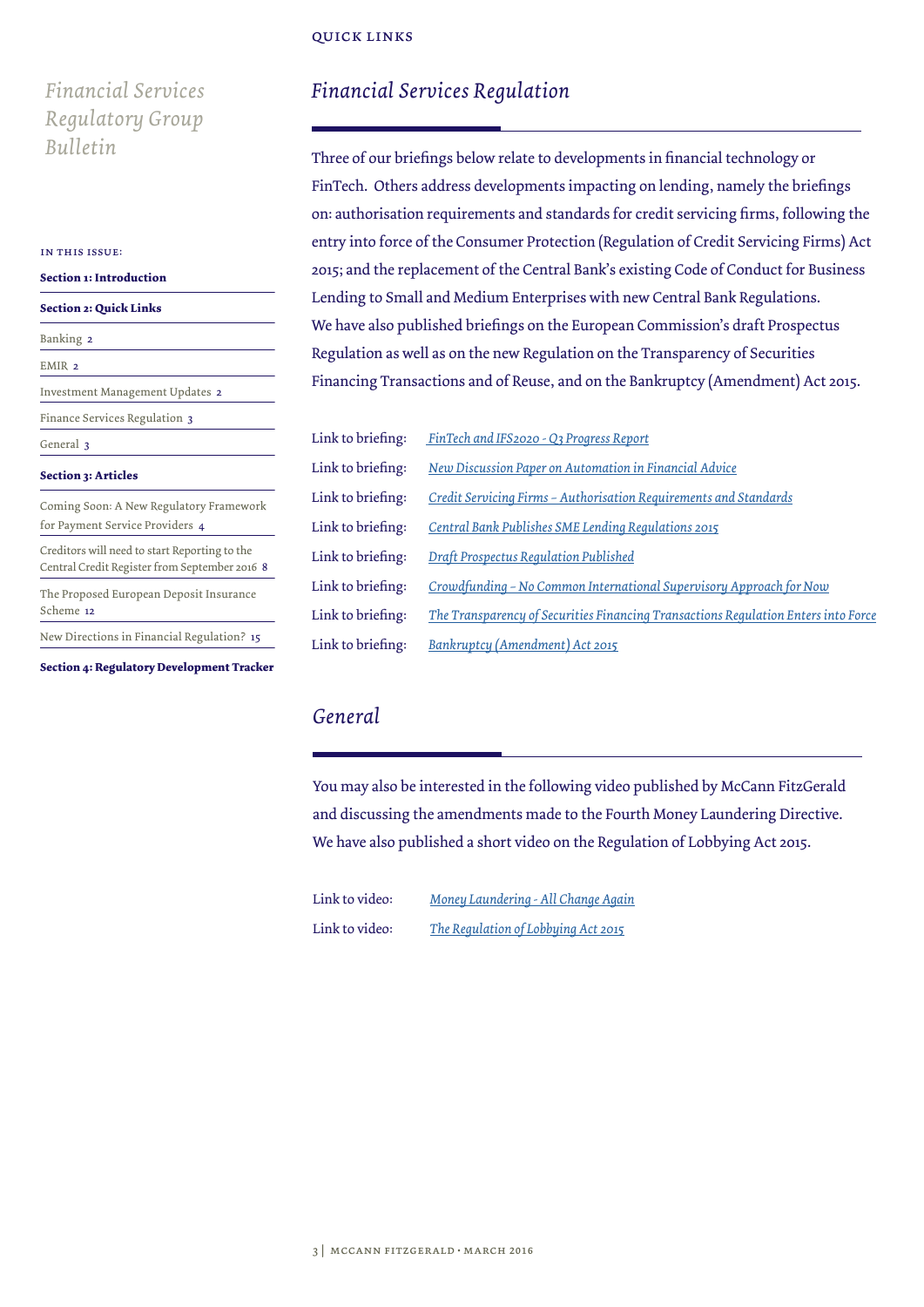# *Financial Services Regulatory Group Bulletin*

#### in this issue:

#### **Section 1: Introduction**

#### **Section 2: Quick Links**

| Banking 2                                                                                      |
|------------------------------------------------------------------------------------------------|
| EMIR <sub>2</sub>                                                                              |
| Investment Management Updates 2                                                                |
| Finance Services Regulation 3                                                                  |
| General 3                                                                                      |
| <b>Section 3: Articles</b>                                                                     |
| Coming Soon: A New Regulatory Framework<br>for Payment Service Providers 4                     |
| Creditors will need to start Reporting to the<br>Central Credit Register from September 2016 8 |
| The Proposed European Deposit Insurance<br>Scheme 12                                           |
| New Directions in Financial Regulation? 15                                                     |

**Section 4: Regulatory Development Tracker**

# *Coming Soon: A New Regulatory Framework for Payment Service Providers*

The revised Payment Services Directive 2015/2366 ("**PSD2**") has entered into force and Member States have until 13 January 2018 to transpose it into national law. PSD2 introduces a number of key changes to the current regulatory framework for payment services as set out in Directive 2007/64 ("**PSD**"). Among other things, it brings into scope payment service providers ("**PSPs**") that were previously unregulated and raises conduct of business standards in a number of important areas. PSD2 will have implications for all PSPs as well as for consumers.

### **Background**

PSD provides the legal foundation for the creation of an EU-wide single market for payments and for the Single European Payments Area. Its key objective is to make cross-border payments as easy, efficient and secure as domestic payments within a Member State. It also seeks to promote competition by opening up payment markets to new entrants.

In essence, PSD:

• creates a new EU-wide licensing regime for Payment Institutions (*ie*, PSPs that are not credit institutions or E-money issuers); and

• sets out conduct of business rules for all PSPs (including credit institutions and E-money issuers) covering both information requirements and the rights and obligations in relation to the provision and use of payment services.

PSD was transposed into Irish law by the European Communities (Payment Services) Regulations 2009.

Although PSD has brought about significant improvements in many areas, it suffers from a number of shortcomings resulting in a fragmented framework for payment services at national level. In particular, a number of payment-related activities are exempt from its scope and in some instances these exemptions have proved to be ambiguous and uncertain in their application. In addition, Member States have implemented some of the options set out in PSD in very different ways, giving rise to regulatory arbitrage, legal uncertainty, sub-optimum consumer protection and competitive distortions.

Moreover, since PSD's adoption in 2007, payment services have been the subject of unprecedented development including, in particular, the rapid rise of electronic and mobile payments. This has in turn created challenges from a regulatory perspective as many new payment products or services do not fall wholly, or to a large extent, within PSD.

In July 2013, the European Commission published a legislative proposal for PSD2 as part of a legislative package. It also published its proposal for a Regulation on interchange fees for cardbased payment transactions (the "**Interchange Fee Regulation**"), which has since come into force [\(see our related briefing here](http://www.mccannfitzgerald.ie/knowledge/client-briefings/item/5587/interchange-fees---caps-and-competition-in-ca.aspx)).

### **PSD2 Overview**

PSD2's main objective is to promote better integration, more innovation and more competition in the EU's payment services market. In achieving this objective, it makes a number of significant changes to the existing regulatory framework set out under PSD. In particular, PSD2 introduces new licensing requirements for third party payment service providers ("**TPPs**"). As compared with PSD, it also has a more extensive territorial scope, a revised list of exemptions, enhanced rules on the authorisation and supervision of payment institutions, and more stringent conduct of business requirements.

### **Third Party Payment Providers (TPPs)**

PSD2's coverage of TPPs is one of the most significant differences between it and PSD.

TPPs are service providers that, for example, allow consumers to make online payments without the need for a credit card by establishing a link between the payer and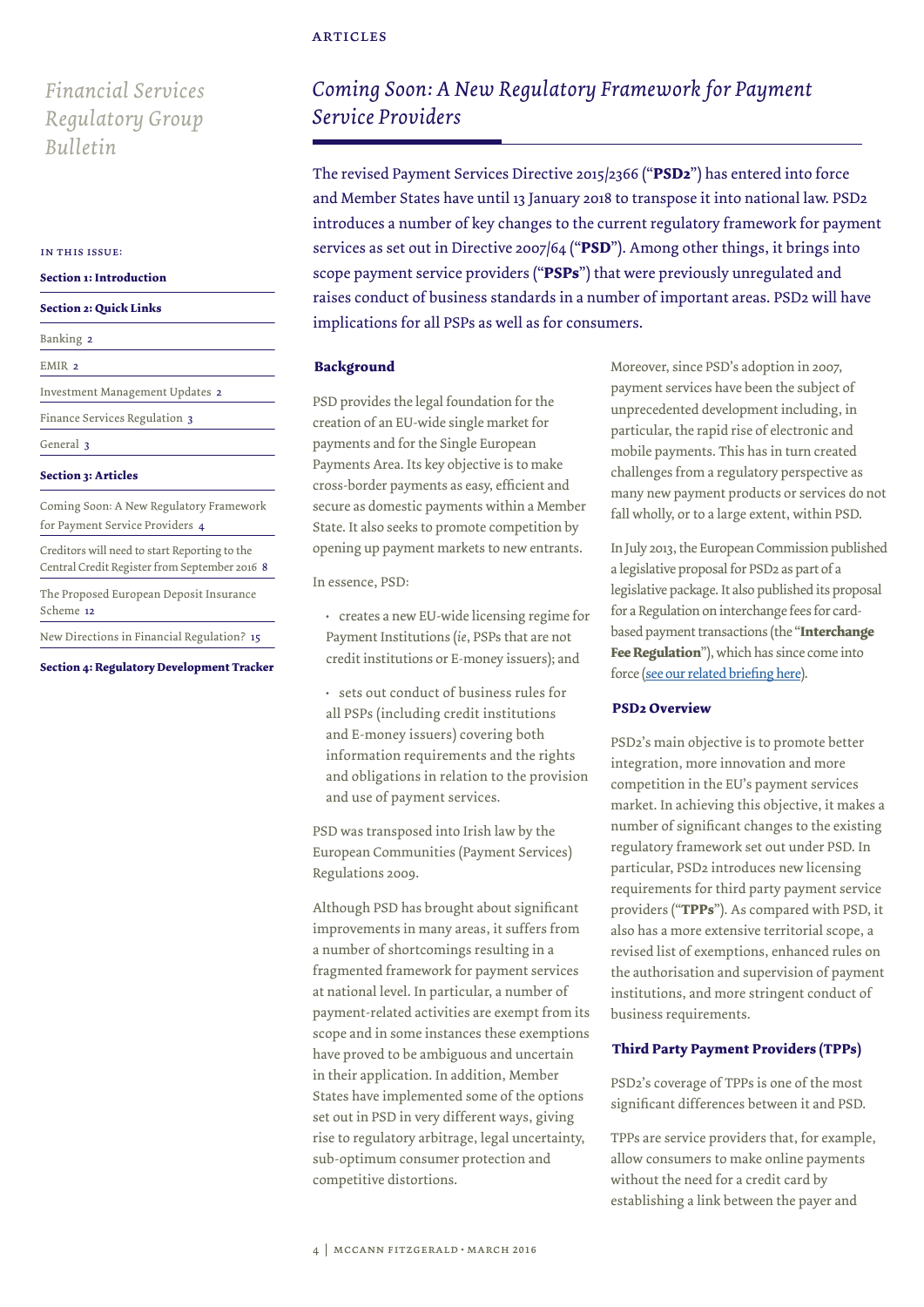# *Financial Services Regulatory Group Bulletin*

#### in this issue:

| <b>Section 1: Introduction</b> |  |  |
|--------------------------------|--|--|
|                                |  |  |

#### **Section 2: Quick Links**

| Banking 2                                                                                      |
|------------------------------------------------------------------------------------------------|
| EMIR <sub>2</sub>                                                                              |
| Investment Management Updates 2                                                                |
| Finance Services Regulation 3                                                                  |
| General 3                                                                                      |
| <b>Section 3: Articles</b>                                                                     |
| Coming Soon: A New Regulatory Framework<br>for Payment Service Providers 4                     |
| Creditors will need to start Reporting to the<br>Central Credit Register from September 2016 8 |
| The Proposed European Deposit Insurance<br>Scheme 12                                           |
| New Directions in Financial Regulation? 15                                                     |

**Section 4: Regulatory Development Tracker**

# *Coming Soon: A New Regulatory Framework for Payment Service Providers (continued)*

the online merchant via the payer's online banking module. PSD2 requires TPPs to be authorised when providing Payment Initiation Services ("**PIS**") or Account Information Services ("**AIS**").

PIS are services to initiate a payment order at the request of the payment service user with respect to a payment account held at another PSP. Such services play a part in e-commerce payments by establishing a software bridge between the merchant's website and the online banking platform of a payer's bank in order to initiate a payment transaction. Instead of using a payment card to pay for the relevant goods or services, the payer can select a TPP to act as a medium between the payer and its online payment account. The TPP provides the merchant with immediate confirmation that the requisite funds are available and the payment has been initiated and, in turn, the merchant can immediately dispatch the goods/services.

For its part, AIS are online services to provide consolidated information on one or more payment accounts held by the payment service user with either another or other PSP(s). Essentially, the TPP acts as a data aggregator and provides the payment service user with an overall view of his or her financial situation at a particular point in time. AIS may also, for example, assist customers with budgeting by allowing them to analyse past transactions and spending habits.

Although TPPs must be authorised under PSD2, the relevant authorisation requirements are more lenient then those applicable to other PSPs. In particular, TPPs are not subject to 'own funds' requirements, if they exclusively offer PIS or AIS. Moreover, while PIS providers will need to hold at least €50,000 at the time of authorisation, AIS providers are not subject to initial capital requirements. TPPs are also subject to different security and liability requirements as compared to other PSPs.

PSD2 also ensures that TPPs will be able to access a customer's account(s) once the relevant payment user has given his or her explicit consent and subject to complying with additional security obligations relating to such access. Account-holders cannot make access to and use of payment accounts dependent on any sort of contractual agreement.

### **Scope**

Broadly, PSD only applies to intra-EEA payments involving euro or EEA Member State currencies. In contrast, PSD2 has a more extensive scope both as regards its geographical coverage and the currencies involved. Specifically, for the most part, the provisions on transparency and information requirements also apply in relation to payment transactions in currencies of third countries when one of the PSPs is located within the EEA, in respect of those parts of the payments transaction which are carried out in the EEA.

### **Exemptions**

While most of the exemptions available under PSD remain unchanged, PSD2 updates, and in some instances, narrows several activities currently exempt from regulation under PSD. It has particular implications for the existing exemptions for commercial agents, limited networks, digital downloads, and independent ATMs.

*Commercial agents*: PSD exempts payment transactions from the payer to the payee through a commercial agent authorised to negotiate or conclude the sale or purchase of goods or services on behalf of the payer or the payee. PSD2 amends this exemption so that it only applies to a commercial agent that acts on behalf of either the payer or the payee, but not an agent that acts for both.

*Limited networks*: Payment services based on instruments used to acquire goods or services within a limited network of services providers are exempted under PSD. PSD2 restricts the scope of this exemption in a number of ways. For example, PSD exempts services based on instruments that can be used to acquire goods or services under a commercial agreement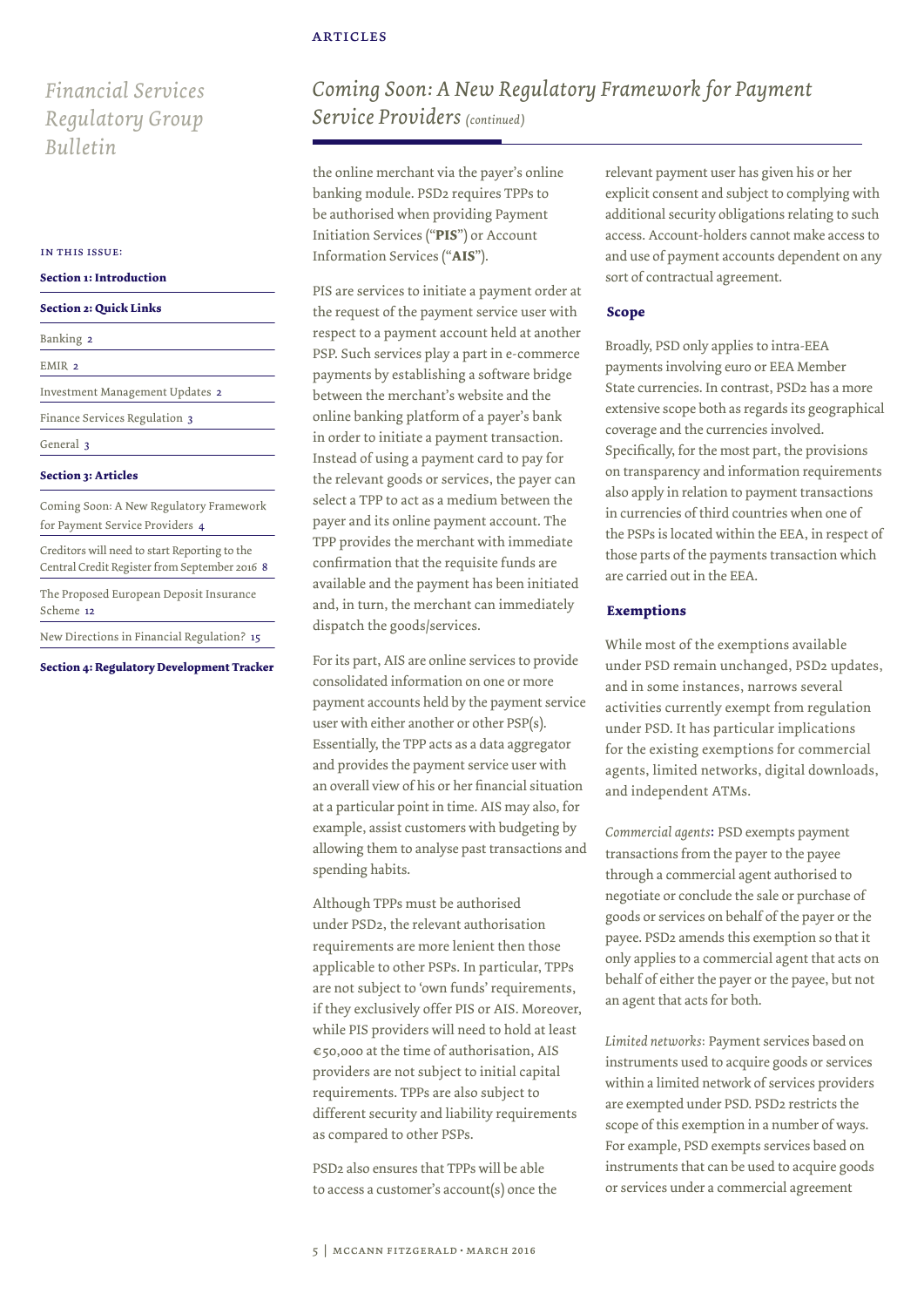# *Financial Services Regulatory Group Bulletin*

#### in this issue:

### **Section 1: Introduction**

#### **Section 2: Quick Links**

| Banking 2                                                                                      |
|------------------------------------------------------------------------------------------------|
| EMIR <sub>2</sub>                                                                              |
| Investment Management Updates 2                                                                |
| Finance Services Regulation 3                                                                  |
| General 3                                                                                      |
| <b>Section 3: Articles</b>                                                                     |
| Coming Soon: A New Regulatory Framework<br>for Payment Service Providers 4                     |
| Creditors will need to start Reporting to the<br>Central Credit Register from September 2016 8 |
| The Proposed European Deposit Insurance<br>Scheme 12                                           |
| New Directions in Financial Regulation? 15                                                     |

#### **Section 3: Articles**

**Section 4: Regulatory Development Tracker**

# *Coming Soon: A New Regulatory Framework for Payment Service Providers (continued)*

with the issuer for a limited range of goods or services. In contrast, for the PSD2 exemption to apply, the relevant instrument must be a "specific payment instrument" and the range of goods or services that can be acquired using that instrument must be "very" limited. PSD2 also requires service providers relying on the limited network exemption to notify its relevant competent authorities where the total value of payment transactions executed over the previous 12 months exceeds €1 million.

*Digital downloads*: PSD exempts payment transactions for certain goods or services that are executed though a telecommunication, digital or IT device provider unless the relevant operator acts only as an intermediary between the payment service user and the supplier of the goods and services. Under PSD2, this exemption only applies to payment transactions by a provider of electronic communications networks or services that are provided in addition to electronic communication services for a subscriber to the network or service and which fall below €50 per individual transaction and a cumulative value of €300 per billing month. Service providers relying on this exemption must notify the relevant competent authorities and provide them with an annual audit opinion, testifying that the activity complies with the above thresholds.

*Independent ATMs*: Whereas PSD2 maintains the existing exemption for automated teller machine services offered by independent ATMs, it requires such service providers to provide certain information on withdrawal charges both before carrying out the withdrawal as well as on receipt of the cash at the end of the transaction after withdrawal.

### **Conduct of Business Requirements**

PSD2 affects existing conduct of business requirements in a number of ways, including changes in the rules relating to surcharges, the liability of payment users, and operational and security risks.

#### **Surcharges**

Under PSD, Member States have an option as to whether to allow or prohibit surcharging in their territory. This has become a source of confusion for consumers, particular in the e-commerce and cross-border context, as there is more or less an even split between those Member States that allow surcharging and those that prohibit it. In addition, in certain instances the level of surcharges imposed far exceeds the costs borne by the merchant for the use of a specific payment instrument.

Traditionally, surcharging by merchants who accept card payments has been used as a way of off-setting the costs of interchange fees passed on to them by their banks. However, the Interchange Fee Regulation caps interchange fees on in-scope credit and debit card transactions at 0.3% and 0.2% respectively ([see](http://www.mccannfitzgerald.ie/knowledge/client-briefings/item/5587/interchange-fees---caps-and-competition-in-ca.aspx)  [our related briefing here\)](http://www.mccannfitzgerald.ie/knowledge/client-briefings/item/5587/interchange-fees---caps-and-competition-in-ca.aspx). In tandem, PSD2 prohibits surcharging for such transactions. While surcharging is still allowed for payment cards that are not regulated by the Interchange Fee Regulation, any charge applied must not exceed the direct costs borne by the payee for the use of the specific payment instrument.

### **Liability**

PSD2 introduces a number of changes to the liability regime for improperly executed or unauthorised transactions. In particular:

- the maximum liability that can be imposed on a payer when not at fault for a lost, stolen or misappropriated payment instrument is €50, as compared to €150 under PSD;
- where a payment transaction is executed late, the payer may decide that the amount is to be value dated on the payee's account by the date it should have been received, instead of receiving a refund;
- the terms governing a customer's use of a payment instrument must be "objective, non-discriminatory and proportionate"; and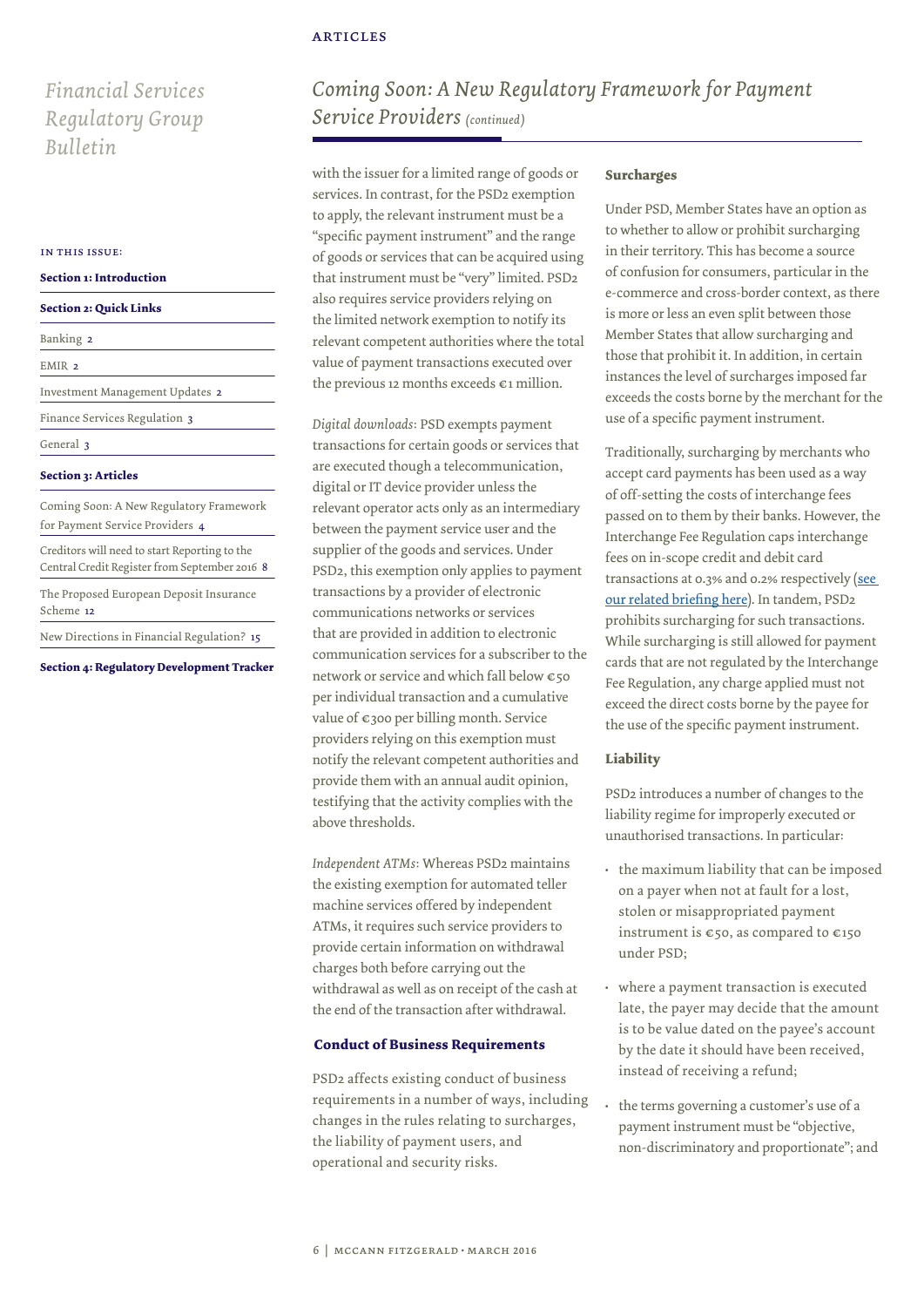# *Financial Services Regulatory Group Bulletin*

#### in this issue:

#### **Section 1: Introduction**

#### **Section 2: Quick Links**

| Banking 2                                                                                      |
|------------------------------------------------------------------------------------------------|
| EMIR <sub>2</sub>                                                                              |
| Investment Management Updates 2                                                                |
| Finance Services Regulation 3                                                                  |
| General 3                                                                                      |
| <b>Section 3: Articles</b>                                                                     |
| Coming Soon: A New Regulatory Framework<br>for Payment Service Providers 4                     |
| Creditors will need to start Reporting to the<br>Central Credit Register from September 2016 8 |
| The Proposed European Deposit Insurance<br>Scheme 12                                           |
| New Directions in Financial Regulation? 15                                                     |

**Section 4: Regulatory Development Tracker**

# *Coming Soon: A New Regulatory Framework for Payment Service Providers (continued)*

• where a PSP fails to use "strong customer authentication" when executing a payment transaction, it will have to bear the financial consequences of any loss relating from any unauthorised payment transactions, even in cases of the client's gross negligence.

### **Security**

PSD2 subjects all PSPs to a range of new security requirements for the initiation and processing of electronic payments, and the protection of customers' financial data. In particular, it requires PSPs to apply strong customer authentication including where the payer accesses its payment account online or initiates an electronic payment transaction.

Strong customer authentication is an authentication process that validates customer identity based on the use of two or more elements categorised as knowledge (something only the user knows, *eg* a password or a PIN), possession (something only the user possesses, *eg* the card or an authentication code generating device) and inherence (something the user "is", *eg* the use of a fingerprint or voice recognition).

The provisions on strong customer authentication will not enter into effect until 18 months after the date of entry into force of the related regulatory technical standards. The EBA issued a discussion paper on these standards shortly before Christmas. In the meantime it is worth noting that strong customer authentication is already a requirement under the European Banking Authority's Guidelines on the Security of Internet Payments ([see our](http://www.mccannfitzgerald.ie/knowledge/client-briefings/item/5669/financial-services-regulatory-group-bulletin.aspx)  [related briefing here\)](http://www.mccannfitzgerald.ie/knowledge/client-briefings/item/5669/financial-services-regulatory-group-bulletin.aspx).

### **Comment and Next Steps**

PSD2 includes a wide range of new requirements affecting both firms regulated under the existing legislative payment services framework and those which are currently unregulated but will need to become regulated once PSD2 is transposed into national laws. Existing PSPs should review their business models against the new requirements and update those models

if necessary. A currently unregulated firm will need to prepare for regulation, including taking the measures necessary to ensure that it fulfils applicable authorisation requirements. This includes not only TPPs but also firms currently falling within the scope of one of the PSD exemptions which will no longer fall within the relevant exemption under PSD2.

As mentioned, Member States must transpose PSD2 into national law by 13 January 2018. However, PSD2 provides for some transitional arrangements, including, in particular:

- existing payment institutions have until 13 July 2018 to either seek authorisation under PSD2 or to confirm that they comply with the applicable requirements; and
- entities which benefit from a waiver under PSD before 13 January 2018 have until 13 January 2019 to obtain a waiver or to become authorised under PSD2 - under PSD, entities with an average volume of monthly payment transactions below €3 million can benefit from a lighter authorisation regime, if their Member State of establishment makes use of that option.

Significantly, PSPs do not need to wait for PSD2's transposition for positive change in the payments sphere. On 1 March 2016, Mr Colm Kincaid, Head of Consumer Protection: Policy and Authorisations at the Central Bank of Ireland announced measures to streamline and improve the authorisation process for PSPs. Under the new "Gatekeeper Model", applicants no longer need to submit a pre-application submission and the pre-application meeting is also optional. The Central Bank will also confirm its assessment of the application within under three and a half months of submission, excluding time taken for the applicant to respond to any additional queries.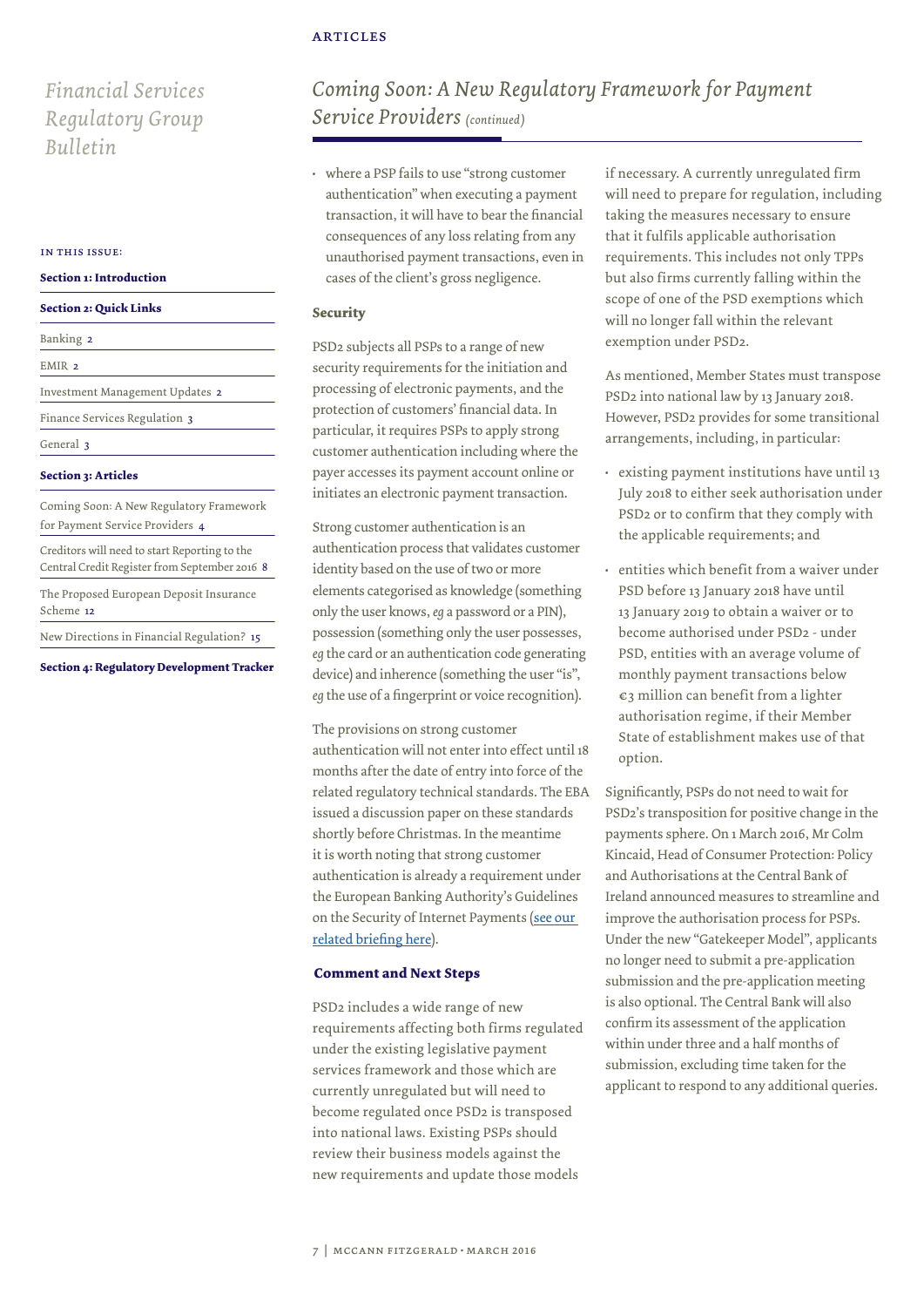# *Financial Services Regulatory Group Bulletin*

#### in this issue:

#### **Section 1: Introduction**

#### **Section 2: Quick Links**

| Banking 2                                                                                      |
|------------------------------------------------------------------------------------------------|
| EMIR <sub>2</sub>                                                                              |
| Investment Management Updates 2                                                                |
| Finance Services Regulation 3                                                                  |
| General 3                                                                                      |
| <b>Section 3: Articles</b>                                                                     |
| Coming Soon: A New Regulatory Framework<br>for Payment Service Providers 4                     |
| Creditors will need to start Reporting to the<br>Central Credit Register from September 2016 8 |
| The Proposed European Deposit Insurance<br>Scheme 12                                           |
| New Directions in Financial Regulation? 15                                                     |

### **Section 3: Articles**

**Section 4: Regulatory Development Tracker**

# *Creditors will need to start Reporting to the Central Credit Register from September 2016*

Banks and other credit providers will be required to report details relating to consumer credit applications and credit agreements to the Central Credit Register ("**CCR**"), maintained by the Central Bank of Ireland ("**Central Bank**") from 30 September 2016. This is according to the Central Bank's recently published Feedback Statement to its earlier consultation on the CCR ("**Statement**"). Reporting for incorporated entities, sole traders, partnerships, clubs and associations will start later, on 30 June 2017.

It is also expected that from mid-2018 credit institutions will be subject to credit reporting requirements for the purposes of the European Central Bank's register, known as the Analytical Credit and Credit Risk Dataset, or "AnaCredit" for short.

### **Overview of the Credit Reporting Act 2013**

The Credit Reporting Act 2013 ("**CRA**") resulted from a Government commitment to the EU and IMF, under the Programme of Financial Support for Ireland, to develop a legal framework for the collection and centralisation of financial information on borrowers.

The CRA provides for the establishment of the CCR, a mandatory credit reporting and credit checking system, whose purpose is to provide a comprehensive "Single Borrower View" showing a borrower's total exposure. This is intended to assist creditors in making informed lending decisions, protect borrowers from incurring excessive debt and facilitate the identification of systemic risk in the credit system. The reporting requirement applies to "qualifying" credit applications or agreements, meaning that the relevant credit must be a minimum of €500 (or such other amount as is prescribed).

Other key elements of the CRA include: the categories of information that the Central Bank may maintain on the CCR; compulsory credit checks; access to information provisions; data protection; and fees and levies ([see our related briefing here](http://www.mccannfitzgerald.ie/knowledge/client-briefings/item/4820/credit-reporting-act-2013.aspx)).

The CRA distinguishes between "Credit Information Providers" ("**CIPs**") and "Credit Information Subjects" ("**CIS**"). All regulated financial services providers are CIPs, as is NAMA, a local authority, as well any other person who provides credit, other than central banks and pawnbrokers. Any entity which acquires an existing loan book from a CIP will take over that CIP's responsibilities in relation to the loans.

The term "CIS" covers any person who has made a credit application, has made a credit agreement for the provision of credit to the person, or is a guarantor. There are no exclusions for categories of CISs whose activities involve raising credit as a core element of their business, such as credit institutions or life insurers.

For the purposes of the CRA, "credit" is defined to include a loan, deferred payment or other financial accommodation. However, certain types of credit are excluded from its scope, including, in particular, trade credit, intercompany finance, loans to general government or credit extended by utility companies or retailers. In addition, the CRA only applies to credit applications or credit agreements where the applicant or borrower is resident in the State at the time the relevant application/agreement is made or where the credit agreement is governed by Irish law.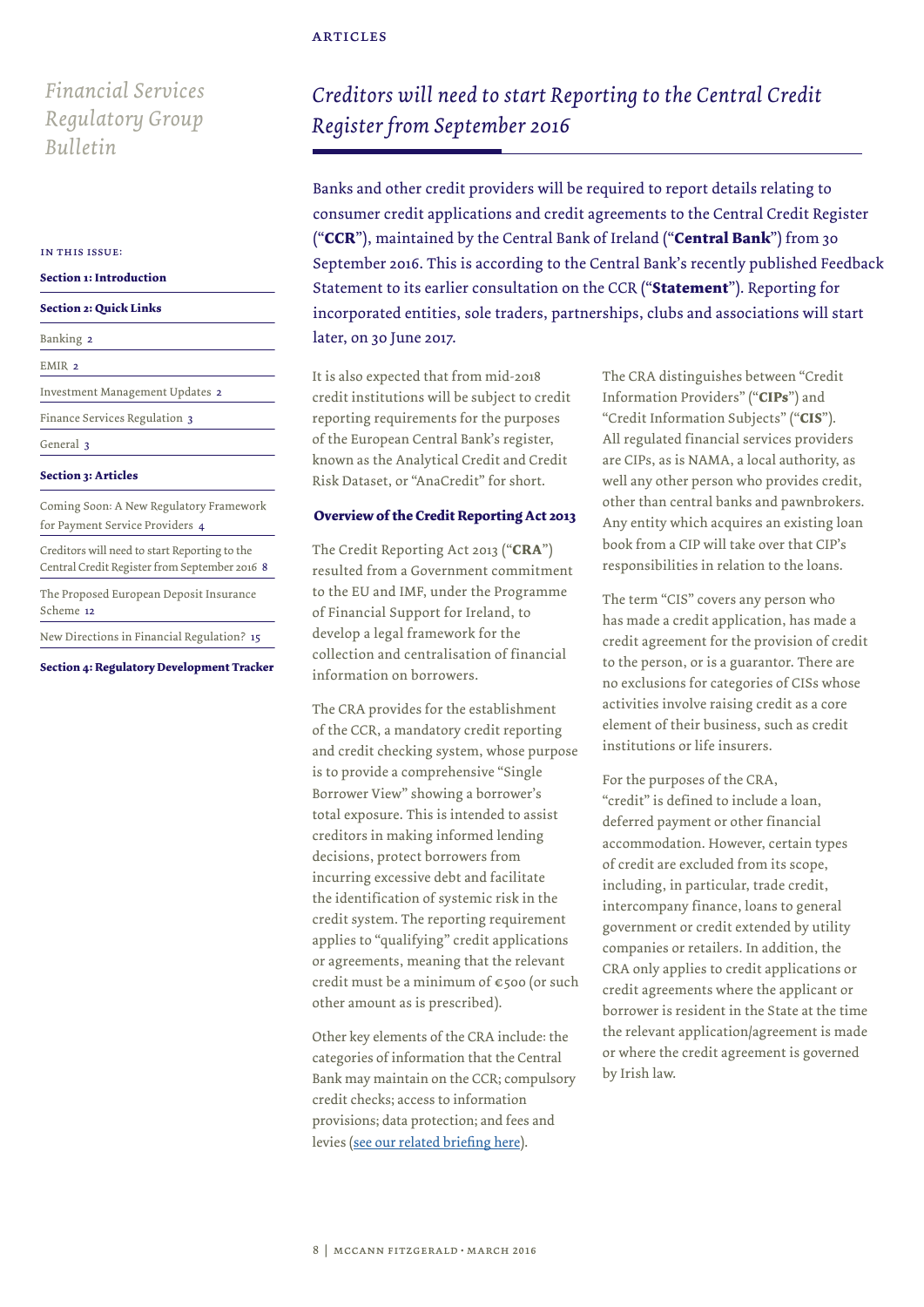# *Financial Services Regulatory Group Bulletin*

#### in this issue:

#### **Section 1: Introduction**

#### **Section 2: Quick Links**

| Banking 2                                                                                      |
|------------------------------------------------------------------------------------------------|
| EMIR <sub>2</sub>                                                                              |
| Investment Management Updates 2                                                                |
| Finance Services Regulation 3                                                                  |
| General 3                                                                                      |
| <b>Section 3: Articles</b>                                                                     |
| Coming Soon: A New Regulatory Framework<br>for Payment Service Providers 4                     |
| Creditors will need to start Reporting to the<br>Central Credit Register from September 2016 8 |
| The Proposed European Deposit Insurance<br>Scheme 12                                           |
| New Directions in Financial Regulation? 15                                                     |

### **Section 3: Articles**

**Section 4: Regulatory Development Tracker**

# *Creditors will need to start Reporting to the Central Credit Register from September 2016 (continued)*

The CCR will be regulated and operated by the Central Bank which is also charged with developing regulations setting out how the CCR is to operate in practice, including: the exact detail, timing and format of the personal and credit information that CIPs must report to the CCR, the form and content of reports that are issued from the CCR to both CIPs and CISs, steps that CIPs must undertaking in respect of verifying the identity of a CIS, and the information that CISs must provide to CIPs when making credit applications.

The Central Bank has published FAQs on the CCR ([available here](https://www.centralbank.ie/press-area/press-releases/Documents/Central%20Credit%20Register%20-%20FAQs.pdf)).

### **The Statement**

In April 2015 the Central Bank published a consultation paper seeking views on a number of areas in advance of making regulations under the CRA, primarily relating to the pace and extent of the CCR's implementation. The Central Bank published, on 11 February 2016, its decisions regarding the matters covered in the consultation paper in its Statement ([available here](https://www.centralbank.ie/press-area/press-releases/Pages/FeedbackonCentralCreditRegisterconsultationpublished.aspx)).

The Central Bank intends to implement the CCR on a phased basis, with Phase 1 generally focusing on consumer lending, and Phase 2 focusing on all other CISs as well as lending to consumers by local authorities and money lenders. According to the Central Bank, phased implementation will allow CIPs to effect changes to their existing data policies, procedures and IT systems in a stepped manner, as well as enabling both CIPs and the Central Bank to "identify, minimise and manage any risks or challenges in a more structured and controlled way."

For the purpose of Phase 1 reporting, a consumer is a natural person acting outside his or her trade, profession or employment. CISs which will fall within the scope of

Phase 2 reporting, include incorporated entities, sole traders, partnerships, as well as clubs and associations. Phase 1 reporting will commence on 30 September 2016 and CIPs will have until 31 March 2017 to make their initial submission covering all existing and new credit agreements. A similar 6 month period will apply to Phase 2 reporting, which will commence on 30 June 2017.

The Statement also sets out the Central Bank's position on issues regarding the detailed application of the reporting requirement to: credit applications, credit agreements, foreign credit data, guarantor data, verification procedures; data enquiry; and levies and fees.

*Credit Application Data*: The Central Bank intends to collect a limited amount of credit information in respect of credit applications, such as product and amount of credit. While the CRA requires a CIS to disclose any foreign debts (debts governed by a law other than Irish law where the CIS is resident in Ireland) exceeding €5,000 when applying for credit and the relevant CIP to report these debts, the Central Bank is not proposing to address this matter in Phase 1 or 2.

*Credit Agreements*: Generally, the first reporting of credit agreements will be the point of drawdown. However, for specific products such as overdrafts and credit cards, the first point of reporting will be the date from which a limit or facility is available for use by the CIS.

Several respondents to the consultation paper raised concerns regarding the timing of first point of reporting for credit limits or facilities for larger commercial, and in particular, corporate entities. While such entities may have significant credit limits in place, due to the nature of their business, they may not draw those amounts down in certain periods.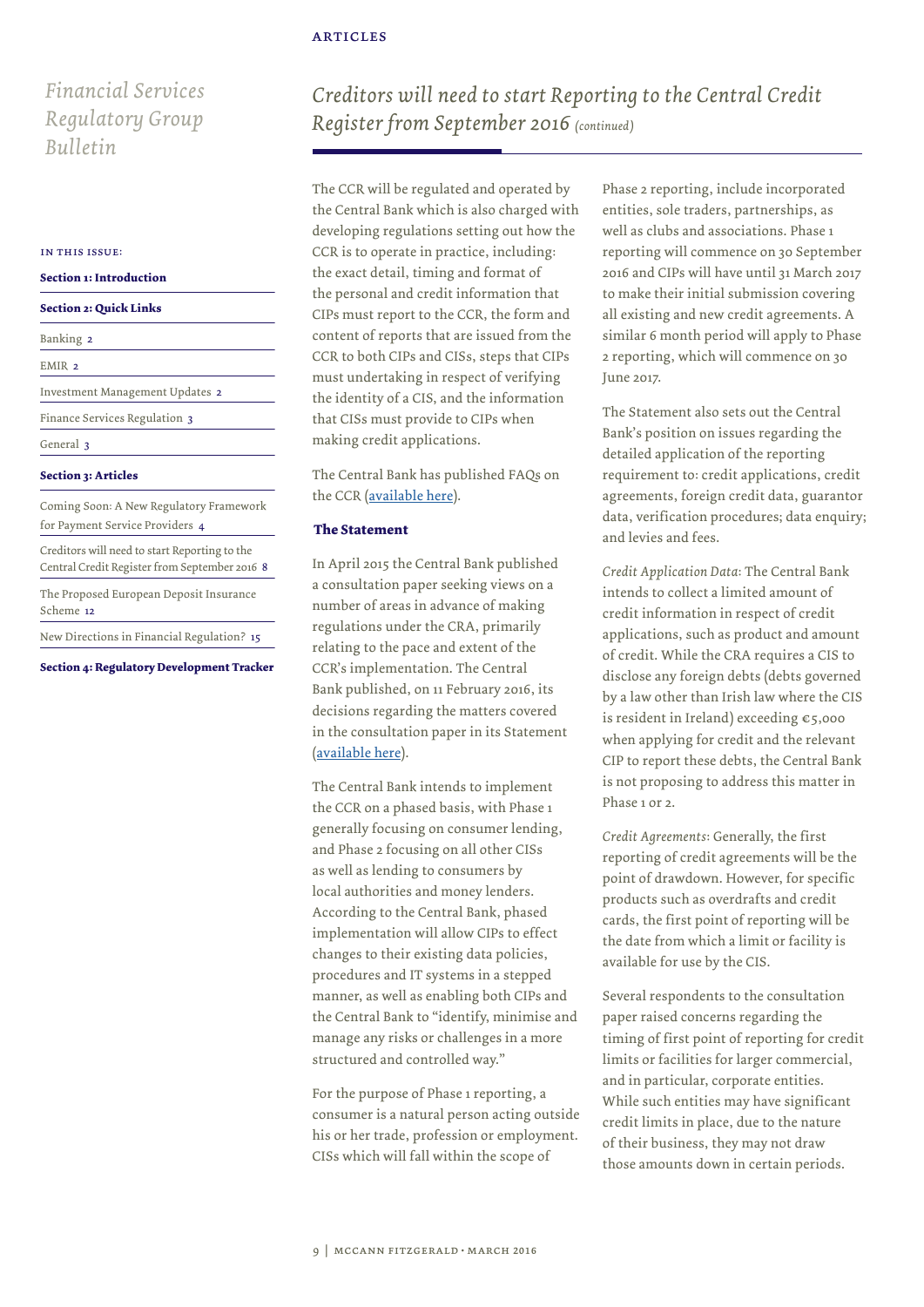# *Financial Services Regulatory Group Bulletin*

#### in this issue:

| <b>Section 1: Introduction</b> |  |  |  |  |
|--------------------------------|--|--|--|--|
|                                |  |  |  |  |

| <b>Section 2: Quick Links</b> |  |
|-------------------------------|--|
|-------------------------------|--|

| Banking 2                                                                                      |
|------------------------------------------------------------------------------------------------|
| EMIR <sub>2</sub>                                                                              |
| Investment Management Updates 2                                                                |
| Finance Services Regulation 3                                                                  |
| General 3                                                                                      |
| <b>Section 3: Articles</b>                                                                     |
| Coming Soon: A New Regulatory Framework<br>for Payment Service Providers 4                     |
| Creditors will need to start Reporting to the<br>Central Credit Register from September 2016 8 |
| The Proposed European Deposit Insurance<br>Scheme 12                                           |
| New Directions in Financial Regulation? 15                                                     |

**Section 4: Regulatory Development Tracker**

*Creditors will need to start Reporting to the Central Credit Register from September 2016 (continued)*

In addition, permitting other CIPs to access information about such limits could be commercially disadvantageous. In acknowledgement of these concerns, the Central Bank has stated that it will keep an open mind as to what information will be collected and what information will be shared in respect of corporate borrowers, but will consider a range of factors including Central Bank and ECB requirements.

*Personal Data*: Regarding the collection of a CIS's personal data, the Central Bank is proposing to collect and process PPSN, subject to strict controls to mitigate against potential risks.

*Verification Procedures*: As set out above, under the CRA, CIPs must verify CISs for the purposes of the CCR, including, for example, core personal information, such as name and address to original documentation. Verification procedures will mirror in so far as possible, existing "know your customer" obligations under anti-money laundering requirements.

*Guarantor Data*: The collection of guarantor data is to be delayed until after the implementation of Phase 2 reporting.

*Data Enquiry*: CIPs must access the CCR when considering credit applications for €2,000 or more. In addition, CISs will be entitled to see their credit reports and the history of other parties who accessed their records. The ability to make enquiries in the CCR in respect of Phase 1 reports regarding a CIS's entries in the CCR should apply from the end of March 2017 and CIPs will be obliged to check qualifying applications from 31 December 2017. On a similar basis, in respect of Phase 2, the ability of a CIP to make enquiries in the CCR should apply from the end of 2017 and CIPs will be obliged to check qualifying applications from 30 June 2018. However, the Central Bank may revisit these proposed timelines if the data provided by the CIPs is of insufficient quality to enable the CCR to safely proceed with the data enquiry functionality.

*Levies and Fees*: The Central Bank will introduce regulations for fees and levies to ensure that all the costs associated with running the CCR are recouped from CIPs, but is still considering how best to strike a fair balance between recouping those costs and the most equitable basis for charging CIPs or varying size and complexity.

## **The AnaCredit Reporting Project**

AnaCredit is an ECB project to set up a dataset containing detailed information on individual loans by credit institutions in the euro area, harmonised across all Member States. The project was sparked by the financial crisis, which demonstrated the insufficiency of aggregate statistics as a basis for a comprehensive understanding of economic and financial developments. Information collected under AnaCredit is to be used to assist the ECB in performing its central banking functions.

On 4 December 2015 the ECB published the AnaCredit draft Regulation, which if adopted, will in the first stage impose reporting requirements on credit institutions, including any branches resident in the Euro Area in respect of credit in excess of an aggregate of €25,000 extended to legal entities and other entities that are not natural persons. The term "credit" covers both loans and deposits, including: overdrafts, certain types of revolving credit and credit lines, reverse repurchase agreements, trade receivables, as well as financial loans. The ECB expects to submit the draft Regulation for adoption not earlier than April 2016. Under the existing draft the first reporting to AnaCredit relates to data for 31 March 2018.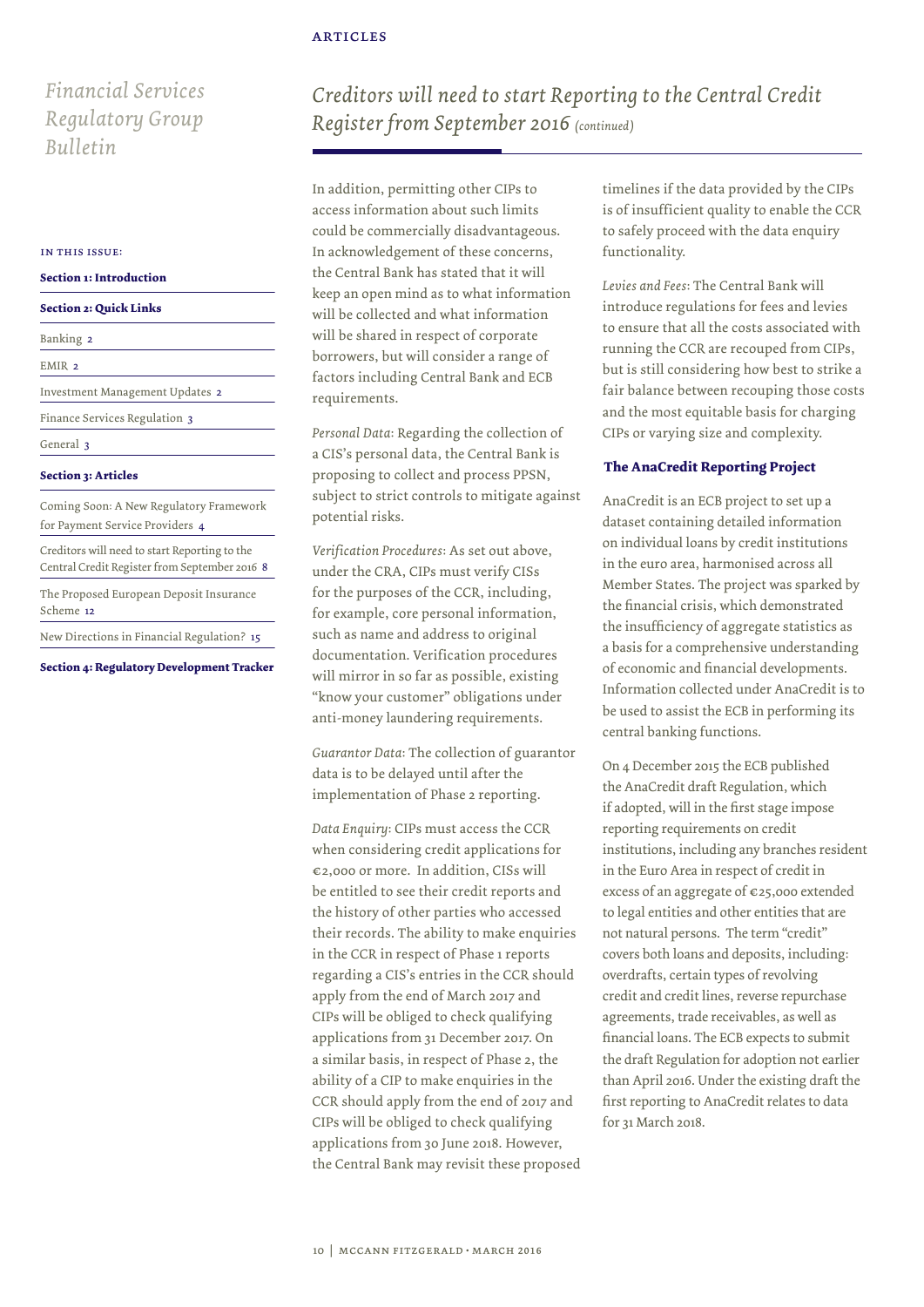# *Financial Services Regulatory Group Bulletin*

#### in this issue:

#### **Section 1: Introduction**

|  | <b>Section 2: Quick Links</b> |  |  |  |
|--|-------------------------------|--|--|--|
|--|-------------------------------|--|--|--|

| Banking 2                                                                                      |
|------------------------------------------------------------------------------------------------|
| EMIR <sub>2</sub>                                                                              |
| Investment Management Updates 2                                                                |
| Finance Services Regulation 3                                                                  |
| General 3                                                                                      |
| <b>Section 3: Articles</b>                                                                     |
| Coming Soon: A New Regulatory Framework<br>for Payment Service Providers 4                     |
| Creditors will need to start Reporting to the<br>Central Credit Register from September 2016 8 |
| The Proposed European Deposit Insurance<br>Scheme 12                                           |
| New Directions in Financial Regulation? 15                                                     |

**Section 4: Regulatory Development Tracker**

*Creditors will need to start Reporting to the Central Credit Register from September 2016 (continued)*

### **Comment and Next Steps**

Once fully established, the CCR will be an important source of credit intelligence to CIPs and facilitate enhanced creditworthiness assessments and responsible lending. Nevertheless, the broad scope of CIPs, CISs, and forms of credit subject to the CRA is likely to give rise to a broader level of reporting requirements than certain CIPs may expect. Its establishment will impose a significant operational burden on CIPs with implications for IT systems as well as broader business processes. In the case of credit institutions these will be supplemented by any additional implications arising from the reporting obligations imposed under the AnaCredit project.

As is clear from its Statement, the Central Bank has attempted to limit or manage the implications of the new reporting requirements through their phased introduction. It has also acknowledged that harmonising reporting obligations under the AnaCredit project and the CCR could help reduce the degree of change and the reporting burden on CIPs subject to AnaCredit reporting. The Central Bank will monitor and be cognisant of emerging ECB reporting requirements, including in respect of the AnaCredit project, over the coming months.

The Central Bank expects to publish its CRA Regulations shortly, as well as finalising its related operational handbooks. According to the Central Bank, it expects CIPs to submit an implementation plan within three months of the publication of the relevant requirements followed by progress reports on that plan.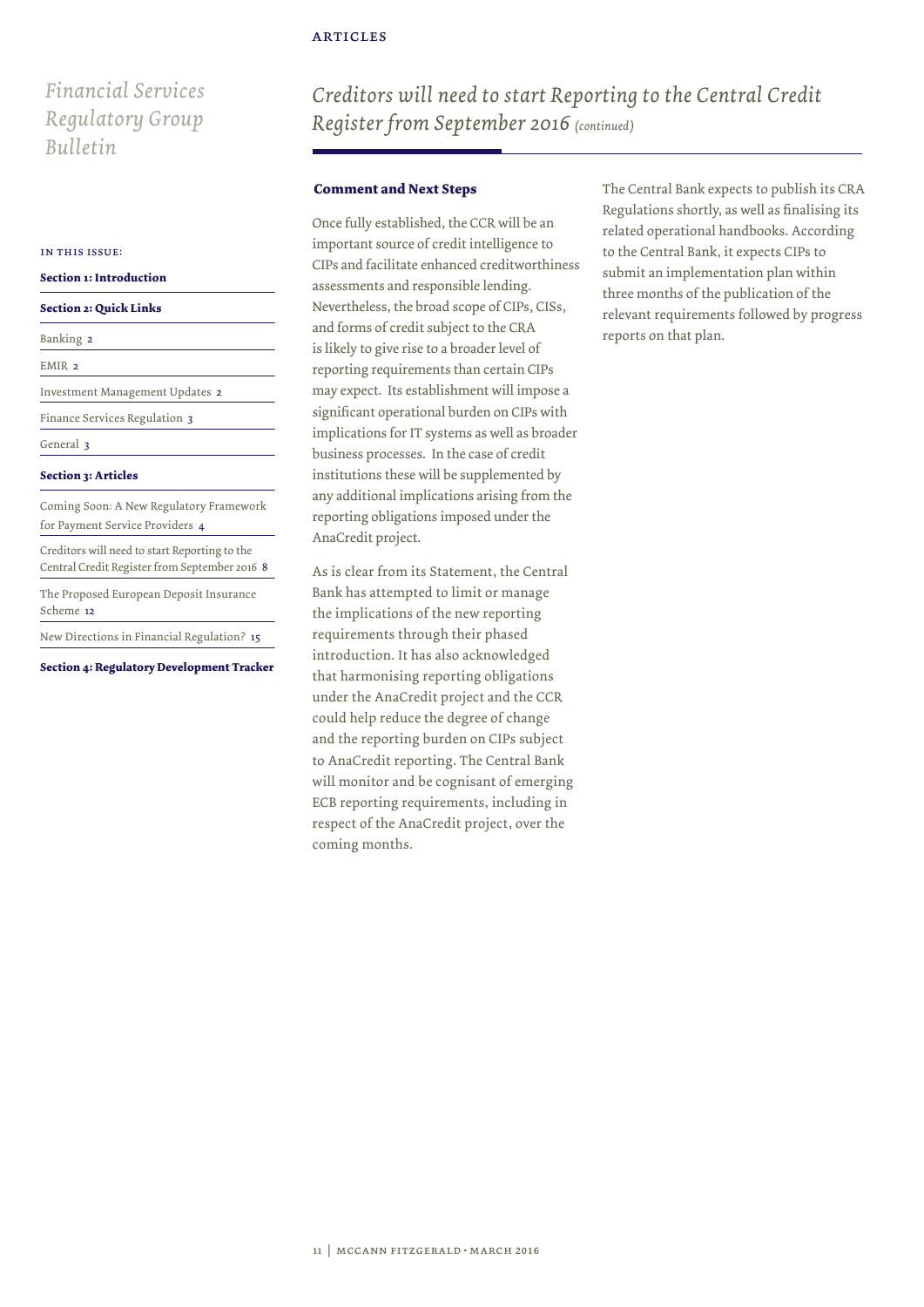# *Financial Services Regulatory Group*

#### in this issue:

**Section 1: Introduction**

#### **Section 2: Quick Links**

| Banking 2                                                                                      |
|------------------------------------------------------------------------------------------------|
| EMIR <sub>2</sub>                                                                              |
| Investment Management Updates 2                                                                |
| Finance Services Regulation 3                                                                  |
| General 3                                                                                      |
| <b>Section 3: Articles</b>                                                                     |
| Coming Soon: A New Regulatory Framework<br>for Payment Service Providers 4                     |
| Creditors will need to start Reporting to the<br>Central Credit Register from September 2016 8 |
| The Proposed European Deposit Insurance<br>Scheme 12                                           |
| New Directions in Financial Regulation? 15                                                     |

**Section 4: Regulatory Development Tracker**

# *The Proposed European Deposit Insurance Scheme*

*Bulletin* The process of building a more robust and resilient banking system in Europe has reached a significant milestone with the publication of the European Commission's proposal for establishing a European Deposit Insurance Scheme ("**EDIS**"). The EDIS seeks to address vulnerabilities in the existing system of national deposit guarantee schemes (each, an "**NDGS**") by gradually providing for a full insurance scheme for all deposit-taking banks established in the EU's Banking Union from 2024 onwards. The EDIS will remain closely linked to the NDGSs and its establishment is not expected to give rise to extra costs for the banking sector.

### **Background**

The European Banking Union is an EUlevel banking supervision and resolution system. It aims to ensure that the banking sector in the euro area and the wider EU is safe and reliable and that non-viable banks are resolved without recourse to taxpayers' money and with minimal impact on the real economy. One of its key goals is to break the systemic link between struggling banks and an indebted sovereign state, which was one of the principal causes of the euro area debt crisis.

The Banking Union has three main components. The first is the Single Supervisory Mechanism ("**SSM**") which places the European Central Bank ("**ECB**") as the central prudential supervisor of financial institutions in the euro area and in those non-euro EU countries that have joined the SSM. The ECB directly supervises the largest banks, while the national supervisors, including the Central Bank of Ireland, continue to monitor the remaining banks.

The second component is the Single Resolution Mechanism ("**SRM**"), which applies to banks covered by the SSM and which aims at ensuring a consistent framework for the orderly resolution of failing banks, with minimal costs for taxpayers and to the real economy.

The third component is the proposed EDIS, which essentially seeks to ensure that confidence in the safety of bank deposits is the same irrespective of the Member State

in which a bank operates, by ensuring the full mutualisation of depositor risk across the Banking Union. Under the European Commission's proposed Regulation (the "**Proposed Regulation**"), which was published in November 2015, the EDIS will be established through an amendment of the SRM Regulation 806/2014.

Currently, each Member State is required to have an NDGS in place pursuant to Directive 2014/49 (the "**DGS Directive**"). The key objective of these NDGSs is to ensure that certain deposits are protected up to an amount of €100,000 ([see our related](http://www.mccannfitzgerald.ie/McfgFiles/knowledge/6625-EU%20(Deposit%20Guarantee%20Schemes)%20Regulations%202015.pdf)  [briefing here\)](http://www.mccannfitzgerald.ie/McfgFiles/knowledge/6625-EU%20(Deposit%20Guarantee%20Schemes)%20Regulations%202015.pdf). However, while the NDGSs share some common aspects, important issues are still left to the discretion of the Member States. Moreover in contrast to banking supervision and resolution, which are exercised at EU level, the NDGSs remain purely national. According to the European Commission tensions could arise if an EU resolution authority were to decide on the liquidation or resolution of a bank without being able to ensure that deposits are protected in the process, causing financial stability risks. There is also some concern that the NDGSs remain vulnerable to large local shocks arising, for example, from the failure of a relatively large bank or the concurrent failure of a part of the national banking sector. The European Commission has also commented that the differences in funding levels and size of existing NDGSs may negatively affect depositors' confidence and could impair the functioning of the internal market.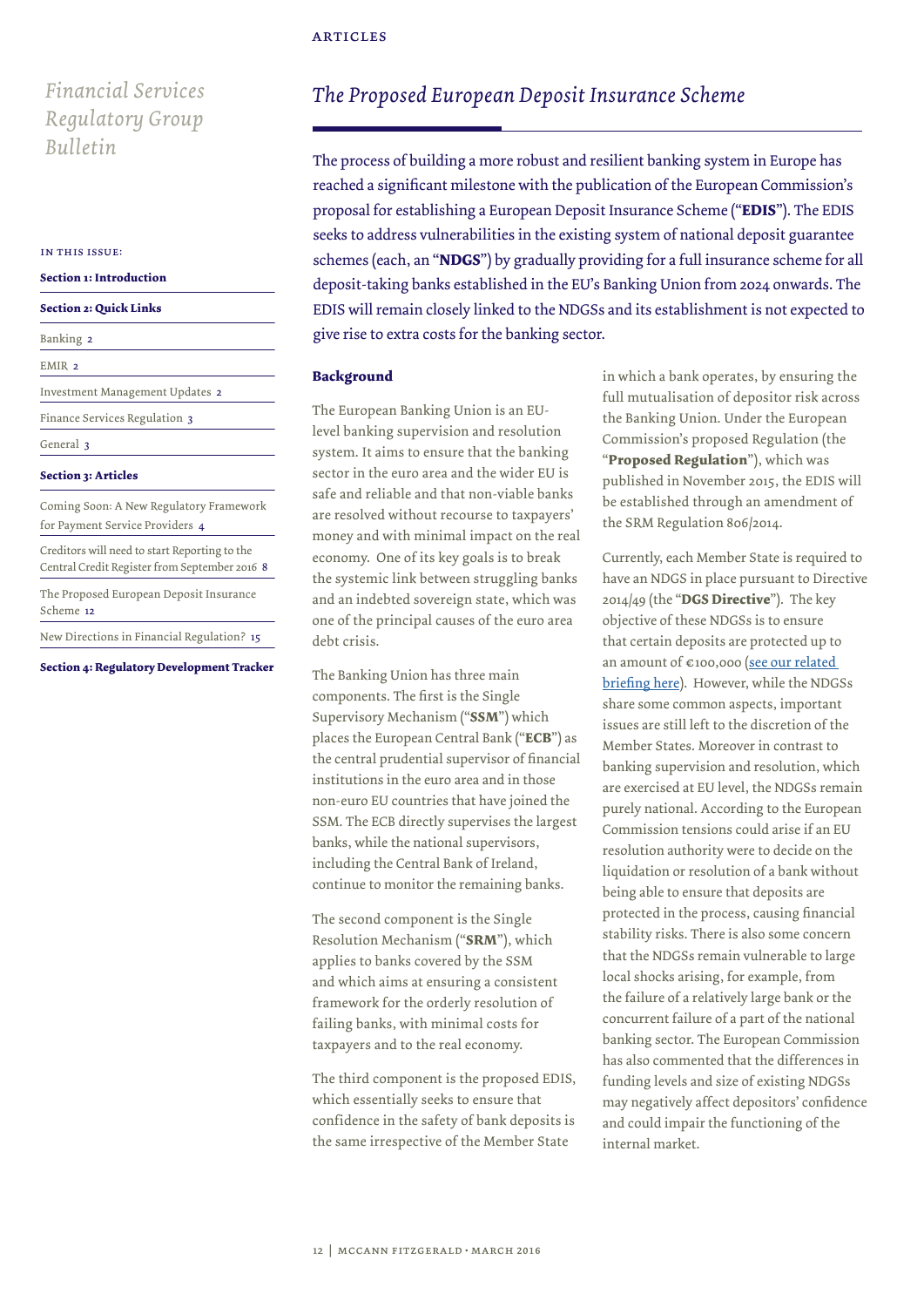# *Financial Services Regulatory Group Bulletin*

#### in this issue:

#### **Section 1: Introduction**

#### **Section 2: Quick Links**

EMIR<sub>2</sub>

Investment Management Updates 2

General 3

### **Section 3: Articles**

Coming Soon: A New Regulatory Framework for Payment Service Providers 4 Finance Services Regulation 3<br> **Section 3: Articles**<br>
Coming Soon: A New Regulatory Framewor<br>
for Payment Service Providers 4<br>
Creditors will need to start Reporting to the<br>
Central Credit Register from September 2016<br>
The

Creditors will need to start Reporting to the Central Credit Register from September 2016 8

The Proposed European Deposit Insurance Scheme 12

**Section 4: Regulatory Development Tracker**

# *The Proposed European Deposit Insurance Scheme (continued)*

### **An Overview of the EDIS**

Once it is fully implemented, the EDIS will comprise a full insurance scheme that covers all liquidity needs and losses of participating NDGSs. It will intervene in two scenarios, namely when a failing bank is:

- liquidated and deposits need to be paid out ("**a pay-out event**"); or
- resolved and the transfer of the deposits to another institution needs to be financed so that deposit access is not disrupted.

The EDIS builds on the existing NDGSs, which will remain in place but cease to function independently, becoming part of the EDIS. Once fully implemented the NDGSs will remain responsible for administering any pay-out event and will act as a contact point for depositors and banks. The material law on deposit guarantees, as set out in the DGS Directive, will not change.

The EDIS will apply to all NDGSs that are officially recognised in a Member State whose currency is the euro as well as those other Member States that have established close cooperation with the ECB to participate in the SSM. It will also apply to all credit institutions affiliated to such officially recognised DGSs.

EDIS will consist of a Single Resolution and Deposit Insurance Board<sup>1</sup> ("**Board**"), as well as a Deposit Insurance Fund ("**DIF**"). The Board will be entrusted with decisionmaking, monitoring and enforcement powers relating to the EDIS framework. The DIF will be used primarily for the efficient implementation of deposit guarantee requirements and actions, although under certain conditions it may be used for funding bank resolution. The DIF will be funded by ex-ante contributions from banks and will gradually build up to 0.8%

of the covered deposits of all banks in the Banking Union by 2024.

The Proposed Regulation contains a number of provisions designed to limit moral hazard risk and to ensure that EDIS coverage is only provided where NDGSs act in a prudent manner. In particular, a participating NDGS will only be covered by the EDIS where its available financial means raised by contributions required under the DGS Directive meet certain specified percentages. In addition, in certain instances a participating NDGS can be disqualified from coverage, including for non-compliance with the DGS Directive.

The EDIS is to be established in three sequential stages. In the first reinsurance stage, which is to last for three years, the EDIS will provide a specified amount of liquidity assistance and absorb a specified amount of the final loss of the NDGS in the event of a pay-out or resolution procedure. An NDGS will be expected to exhaust its own funds before seeking EDIS funding.

The second co-insurance stage will apply for four years, during which the EDIS will absorb a progressively larger amount of any losses in the event of a pay-out or resolution procedure. While an NDGS will no longer be expected to exhaust its own funds, it will bear part of any losses from a pay-out or contribution to resolution itself.

In the final stage, the EDIS will fully insure deposits and cover all liquidity needs and losses in the event of a pay-out or resolution procedure.

#### **Comment and Next Steps**

The Proposed Regulation is in the initial stages of the EU's legislative process. Moreover, it appears that there is strong German opposition to the Commission's proposals, largely on the basis that further

<sup>1</sup> It is proposed that the functions of the existing Single Resolution Board – the resolution authority for the existing and cross-border banking groups established within Member States participating in the Single Resolution Mechanism – will be expanded to encompass this.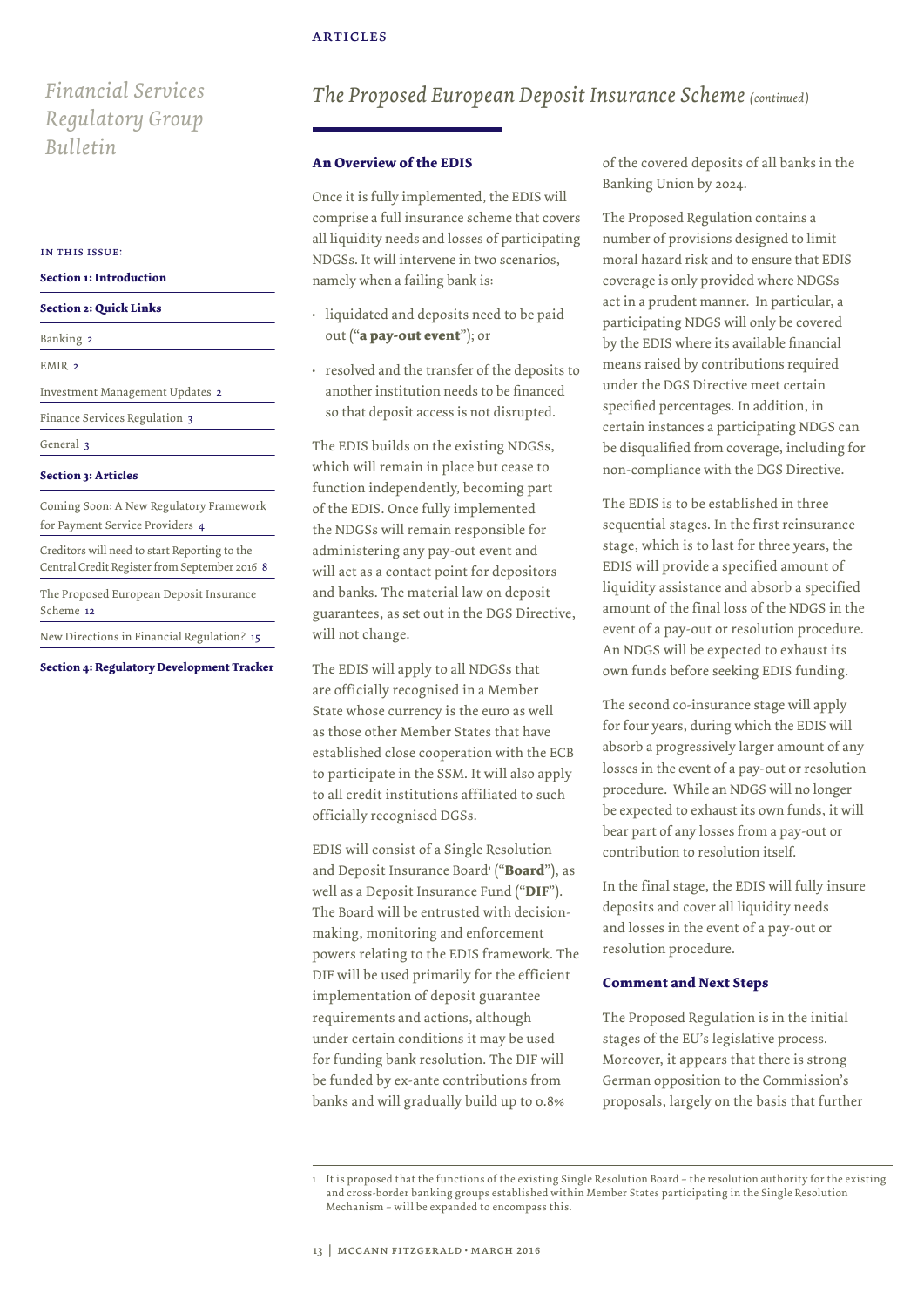# *Financial Services Regulatory Group Bulletin*

#### in this issue:

### **Section 1: Introduction**

#### **Section 2: Quick Links**

| Banking 2                                                                                      |
|------------------------------------------------------------------------------------------------|
| EMIR <sub>2</sub>                                                                              |
| Investment Management Updates 2                                                                |
| Finance Services Regulation 3                                                                  |
| General 3                                                                                      |
| <b>Section 3: Articles</b>                                                                     |
| Coming Soon: A New Regulatory Framework<br>for Payment Service Providers 4                     |
| Creditors will need to start Reporting to the<br>Central Credit Register from September 2016 8 |
| The Proposed European Deposit Insurance<br>Scheme 12                                           |
| New Directions in Financial Regulation? 15                                                     |

**Section 4: Regulatory Development Tracker**

# *The Proposed European Deposit Insurance Scheme (continued)*

steps towards integration are necessary before a European deposit insurance scheme can be created, such as full implementation of the Bank Recovery and Resolution Directive in all Member States, the harmonisation of insolvency law, and de-risking the banks (including abolishing the preferential supervisory treatment of sovereign exposures).

In addition, once the Proposed Regulation is adopted, it will be a number of years until the EDIS fully enters into effect. This means that deposit insurance will, for the foreseeable future, continue to be primarily regulated by the NDGSs in accordance with the requirements of the DGS Directive and the relevant national implementing legislation.

While the EDIS will be largely funded by ex ante contributions from banks, it will not impose any additional costs on the banking sector. However, it may have some implications for the contribution level of an individual bank. Specifically, while currently and in the reinsurance phase of the EDIS, a bank's individual contribution will depend on its risk profile set at national level, during the co-insurance and full insurance phases, it will be set at European level. This may affect the amount of an individual bank's contribution.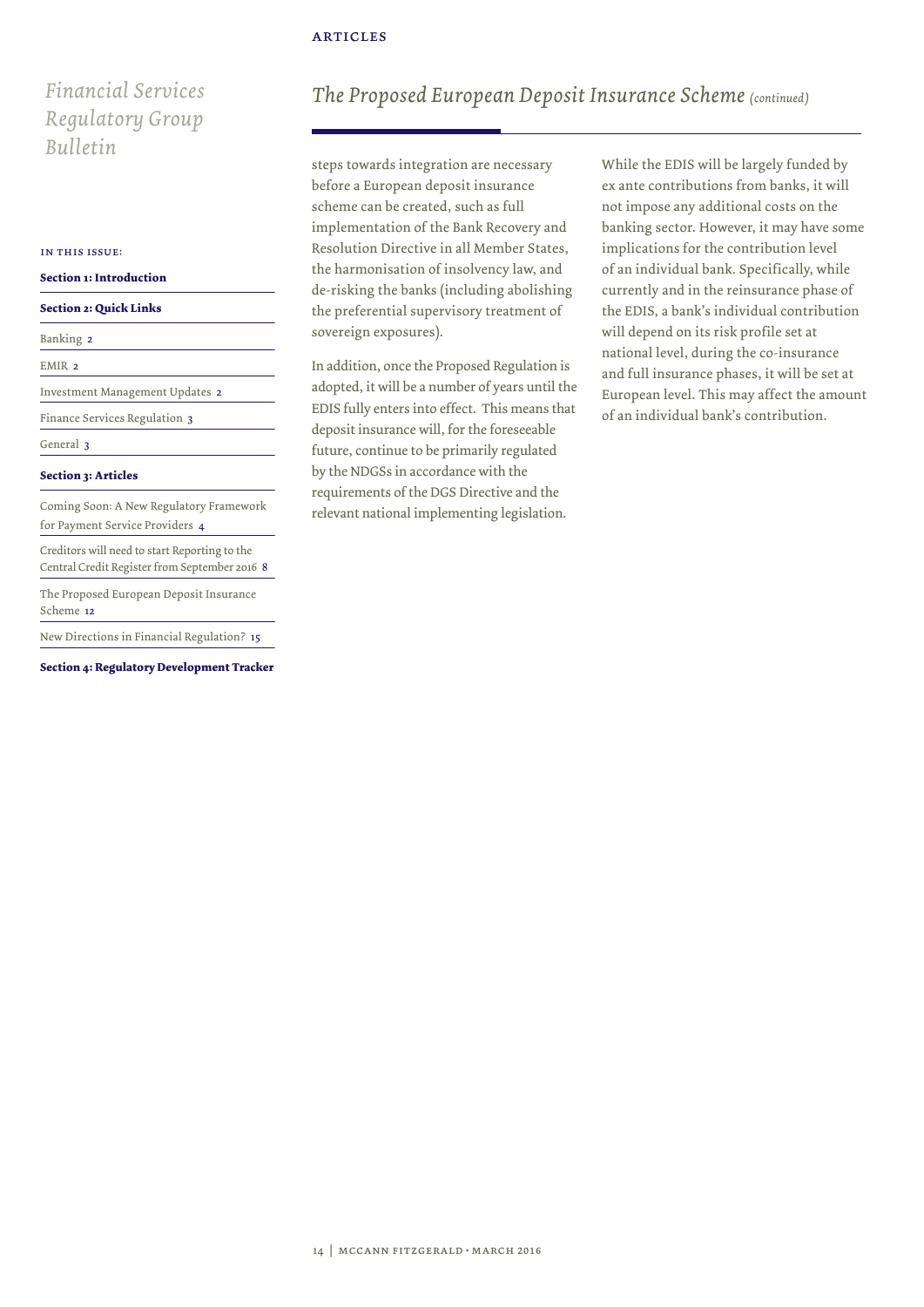# *Financial Services Regulatory Group Bulletin*

#### **Section 1: Introduction**

#### **Section 2: Quick Links**

| Banking 2                                                                                      |
|------------------------------------------------------------------------------------------------|
| EMIR <sub>2</sub>                                                                              |
| Investment Management Updates 2                                                                |
| Finance Services Regulation 3                                                                  |
| General 3                                                                                      |
| <b>Section 3: Articles</b>                                                                     |
| Coming Soon: A New Regulatory Framework<br>for Payment Service Providers 4                     |
| Creditors will need to start Reporting to the<br>Central Credit Register from September 2016 8 |
| The Proposed European Deposit Insurance<br>Scheme 12                                           |
| New Directions in Financial Regulation? 15                                                     |

### **Section 3: Articles**

**Section 4: Regulatory Development Tracker**

# *New Directions in Financial Regulation?*

In an instance of perfect timing, the Law Reform Commission published its Issues Paper, Regulatory Enforcement and Corporate Offences ("**Issues Paper**") on 27 January 2015, the same day that saw the publication of the long awaited report of the Committee of Inquiry into the Banking Crisis ("**Inquiry Report**"). in this issue:

> The Inquiry Report criticises banking regulators for their non-intrusive approach to regulation and for underestimating the risks to the Irish financial system, among other things. For its part, the Issues Paper seeks submissions on a number of questions concerning two related matters. The first is whether the supervisory and enforcement powers of the State's main financial and economic regulators are adequate or need to be supplemented by, for example, civil financial sanctions and more effective coordination between regulators. The second is whether there are gaps in the criminal law meaning that it does not deal sufficiently with serious wrongdoing by corporate bodies, in particular regarding current fraud legislation and the general rules for attributing liability to corporate bodies.

# **Financial Regulation and the Banking Crisis**

During the period leading up to and including the crisis, licensing and prudential regulation were within the remit of the Irish Financial Services Regulatory Authority ("**Financial Regulator**") which formed an autonomous part of the Central Bank and Financial Services Authority of Ireland ("**CBFSAI**"). According to a Report published by the Governor of the Central Bank in 2010, (the "**Honohan Report**"), the CBFSAI's role in the crisis was:

- a regulatory approach which was and was perceived to be excessively deferential and accommodating;
- an under-resourced approach to bank supervision that, by relying on good governance and risk management procedures, neglected quantitative assessment and the need to ensure

sufficient capital to ensure growing property-related risks; and

• an unwillingness by the CBSFAI to take on board sufficiently the real risks arising in the economy and act with sufficient decision and force to head it off on time.

These findings were largely backed up by the 2011 Nyberg Report and, most recently, by the Inquiry Report.

Much has changed since 2008, both regarding the Central Bank's structure, role and powers and the way in which it fulfils its prudential functions. While many of these changes have been driven by the EU's response to the international financial crisis, some have their genesis in national reforms.

Regarding the Central Bank's structure and role, in 2010, the Central Bank and the Financial Regulator were amalgamated to form the Central Bank of Ireland ("**Central Bank**"), which is responsible for both central banking and financial regulation. The Central Bank has also been given a number of new powers, including through the expansion of the regulatory framework to include previously unregulated entities such as debt management firms and credit servicing firms and a new power to make regulations for the proper and effective regulation of Regulated Financial Services Providers ("**RFSPs**").

More significantly the Central Bank has considerably strengthened its focus on issues such as corporate governance and fitness and probity. In contrast to its prefinancial crisis approach which focused on strict compliance with corporate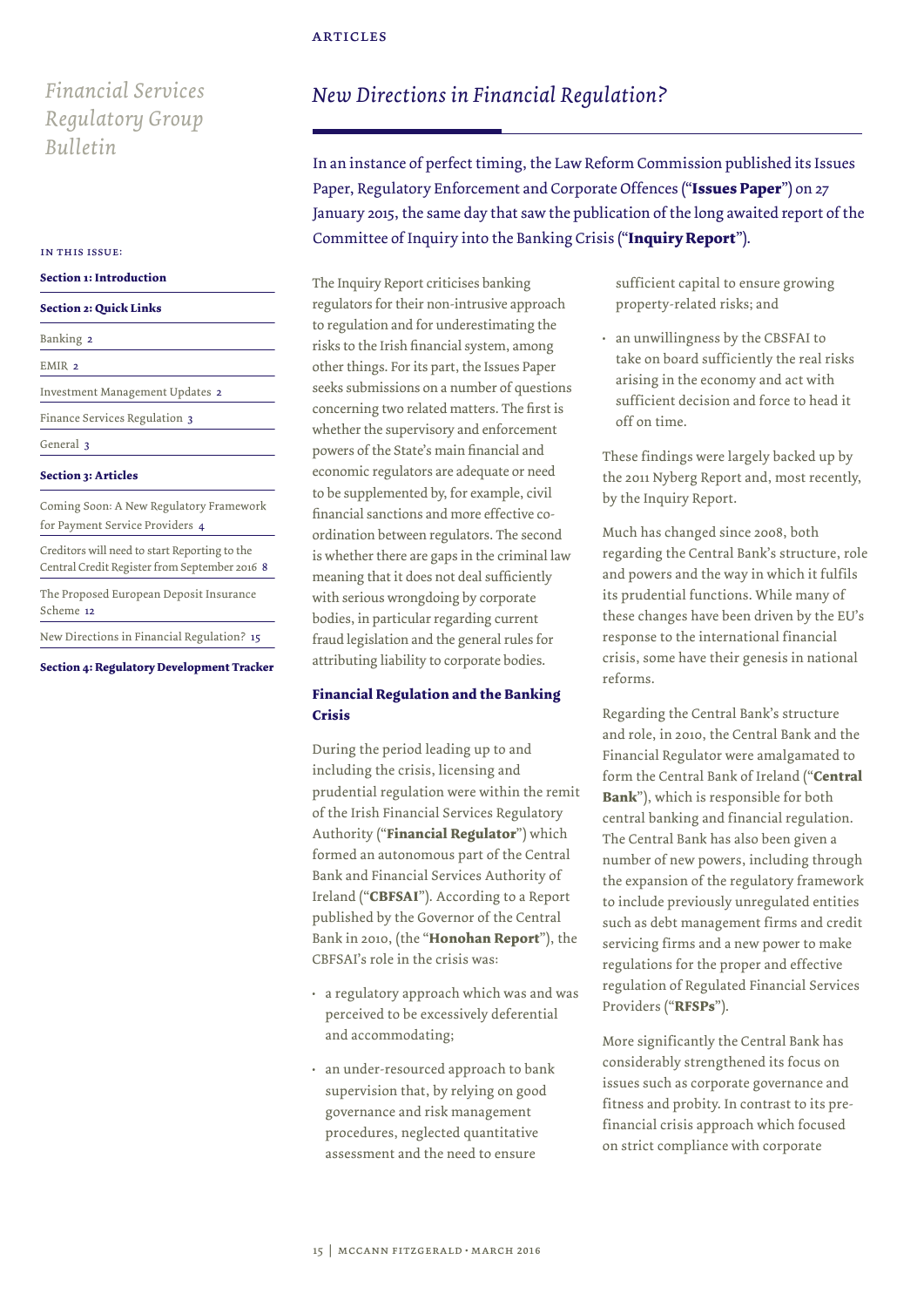# *Financial Services Regulatory Group Bulletin*

#### in this issue:

#### **Section 1: Introduction**

#### **Section 2: Quick Links**

| Banking 2                                                                                      |
|------------------------------------------------------------------------------------------------|
| EMIR <sub>2</sub>                                                                              |
| Investment Management Updates 2                                                                |
| Finance Services Regulation 3                                                                  |
| General 3                                                                                      |
| <b>Section 3: Articles</b>                                                                     |
| Coming Soon: A New Regulatory Framework<br>for Payment Service Providers 4                     |
| Creditors will need to start Reporting to the<br>Central Credit Register from September 2016 8 |
| The Proposed European Deposit Insurance<br>Scheme 12                                           |
| New Directions in Financial Regulation? 15                                                     |

### **Section 3: Articles**

**Section 4: Regulatory Development Tracker**

# *New Directions in Financial Regulation? (continued)*

governance standards, the Central Bank now places considerable emphasis on corporate culture. The Central Bank has also made full use of its new powers under the Central Bank Act 2010 in the area of fitness and probity, through the publication of fitness and probity regulations as well as related guidance and frequently asked questions. It has also issued a considerable amount of guidance on the issue of corporate governance, including in particular on directors' time commitments and outsourcing.

The Central Bank's powers in the area of enforcement have also been significantly strengthened. Among other things, the Central Bank can:

- require an RFSP to furnish the Central Bank with a report on any matter specified by the Central Bank in a written notice;
- instruct an authorised officer of the Central Bank to enter and search premises;
- issue a written notice requiring that an auditor to an RFSP provide the Central Bank with a statement as to the extent to which the RFSP has complied with its obligations under any financial services legislation specified by the Central Bank in the notice; and
- give written directions to an RFSP, where it is satisfied that certain circumstances apply, directing the RFSP to take a variety of steps including suspending certain activities for up to 12 months, disposing of certain assets or liabilities, raising and maintaining capital or other financial resources or modifying systems, controls or business practices.

In 2011, the Central Bank also launched its new risk-based supervision framework, PRISM (Probability Risk and Impact SysteM), which establishes a new approach for supervisory engagement with regulated firms.

 Regarding penalties, the Central Bank (Supervision and Enforcement) Act 2013 increased the maximum monetary penalties which can be imposed for non compliance. Under that Act, the maximum civil financial sanction is €1 million for an individual or for a corporate body, the greater of  $\epsilon$ 10 million or 10% of turnover (in the last complete financial year). Further, where the Central Bank finds that an RFSP has committed a 'prescribed contravention' it can suspend the RFSP's authorisation for 12 months, or revoke it entirely.

# **The Issues Paper – the Shape of Things to Come?**

 The Law Reform Commission's Issues Paper contains 12 issues, the first six of which concern the supervisory and enforcement powers of financial and economic regulators. A number of these Issues could, if they come to pass, have further implications for the Central Bank's role and powers.

# **Issue 1: Should some or all regulators be conferred with a standard set of powers?**

There is no uniform template for regulatory legislation in Ireland. As a result, powers can differ between regulators, making it difficult for them to cooperate in investigations and preventing the creation of a reliable set of generally applicable precedents. A single regulator's powers may also vary from one piece of legislation to another. This raises the question as to whether the efficiency and effectiveness of regulation in Ireland could be improved by creating a standard set of regulatory powers that could be used by some or all regulators. Such powers could include: inspection and investigation powers, as well as fitness and probity regimes, binding codes of conduct, civil financial sanctions and negotiated compliance agreements.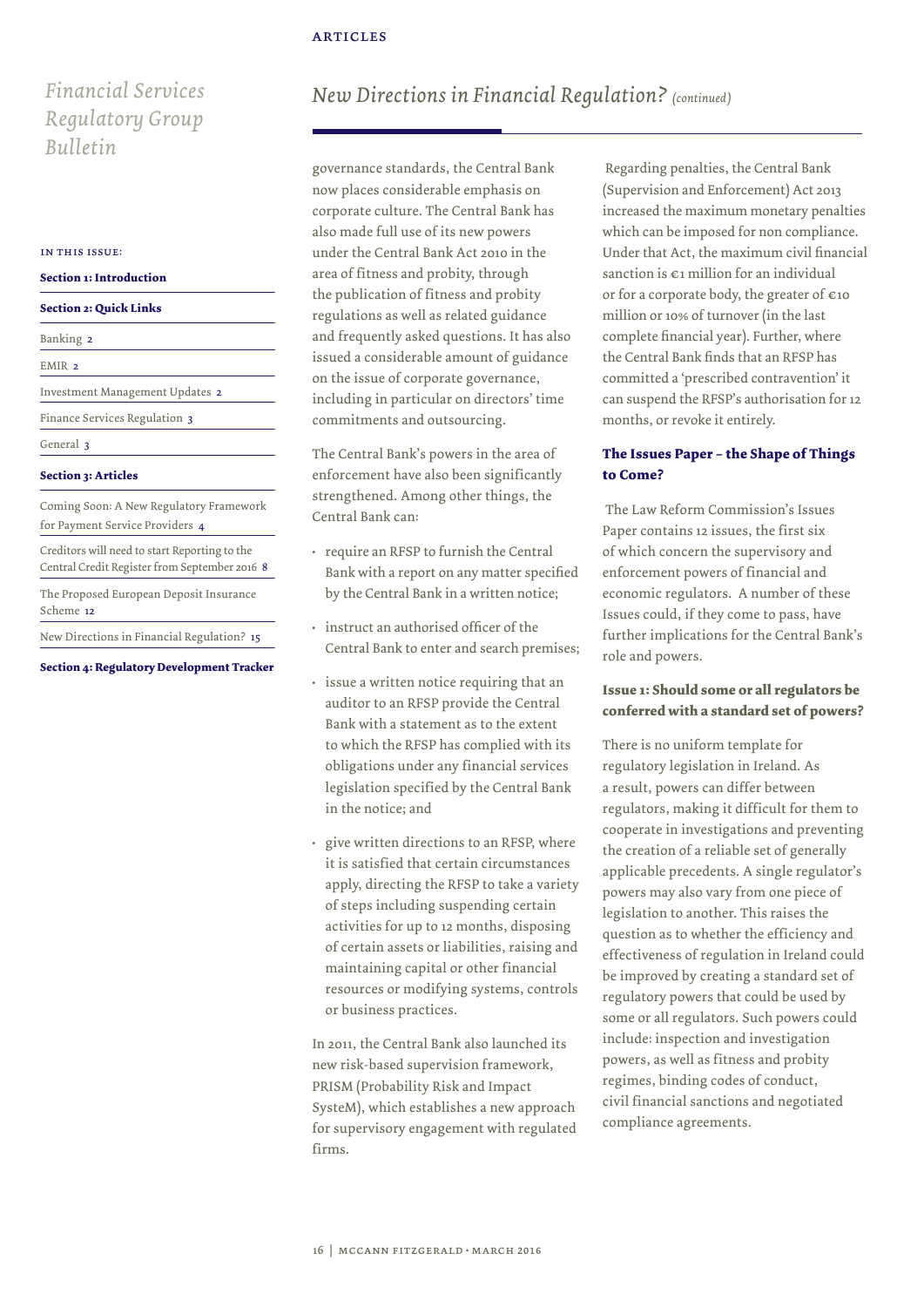# *Financial Services Regulatory Group Bulletin*

#### in this issue:

#### **Section 1: Introduction**

#### **Section 2: Quick Links**

| Banking 2                                                                                      |
|------------------------------------------------------------------------------------------------|
| EMIR <sub>2</sub>                                                                              |
| Investment Management Updates 2                                                                |
| Finance Services Regulation 3                                                                  |
| General 3                                                                                      |
| <b>Section 3: Articles</b>                                                                     |
| Coming Soon: A New Regulatory Framework<br>for Payment Service Providers 4                     |
| Creditors will need to start Reporting to the<br>Central Credit Register from September 2016 8 |
| The Proposed European Deposit Insurance<br>Scheme 12                                           |
| New Directions in Financial Regulation? 15                                                     |

#### **Section 3: Articles**

**Section 4: Regulatory Development Tracker**

# *New Directions in Financial Regulation? (continued)*

# **Issue 2: Should civil financial sanctions be more widely available to regulators as an enforcement tool?**

Civil financial sanctions are a subset of the wider category of administrative sanctions. In contrast to criminal sanctions, they are imposed by means of civil proceedings and subject to the balance of probability standard of proof. Administrative sanctions can include measures such as fixed or variable monetary sanctions, stop notices, enforcement undertakings or supervised compliance regimes. While civil financial sanctions are already a feature in financial services law, as well as in other areas, this Issue solicits feedback on whether they should be used more widely as a means of regulatory enforcement in Ireland. It also raises the question as to whether there are circumstances in the regulation of financial services in which civil financial sanctions would not be appropriate.

# **Issue 3: Should negotiated compliance agreements ("NCAs") be more widely available?**

Broadly, a negotiated compliance agreement is an agreement whereby an entity agrees to follow an agreed course of action, *eg* by desisting from acting in a particular way, in return for a regulator agreeing not to institute civil or criminal litigation. The Central Bank Act 1942 already empowers the Central Bank to enter a settlement agreement with an RFSP suspected of breaching certain provisions of the financial services legislation: between 2006 and 2014, the Central Bank entered into 83 such agreements. This Issue seeks feedback on whether NCAs should be used more broadly, and whether other models of settlement agreement should be considered.

# **Issue 4: Should Deferred Prosecution Agreements ("DPAs") be more widely available?**

Under a DPA, a corporate body typically agrees to cooperate in an investigation of an offence, signs up to a supervised compliance programme and pays a financial penalty. In return, the prosecutor agrees to defer criminal prosecution for a specific period, and to drop all charges if the corporate body complies with the requirements imposed. The advantage of a DPA is that it can achieve both rehabilitation and sanction, without incurring the resources necessary for a criminal trial and without the same level of reputational risks for the corporate body. This Issue seeks feedback on whether DPAs should be introduced into Irish law, and, if so, the appropriate process for determining a DPA's terms.

**Issue 5: What improvements can be made to ensure the efficiency and effectiveness of concurrent or overlapping jurisdictions between financial and economic regulators?**

There are a number of potential overlaps in the scope of regulators' responsibilities and the powers used to enforce them. This Issue seeks to determine ways of ensuring that regulators can avoid conflicts and improve co-ordination, for example:

- through the appointment of a lead agency to take the central role in investigating a set of events relevant to the remits of multiple regulators;
- by entering co-operation agreements providing for the exchange of information, for co-operation in research, investigations or other matters of mutual concern, and means of dealing with conflicts arising from overlapping or concurrent jurisdictions;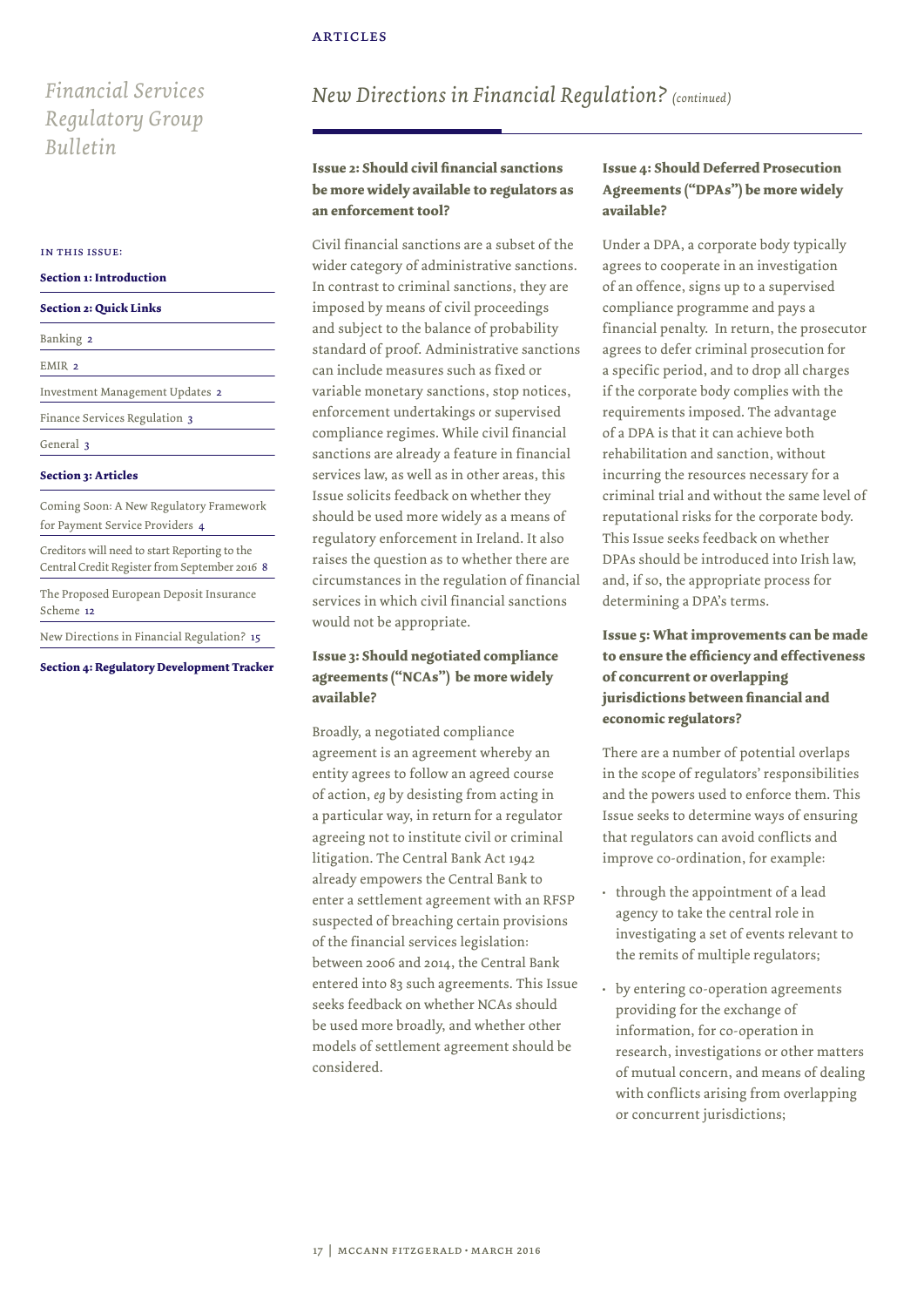# *Financial Services Regulatory Group Bulletin*

#### in this issue:

#### **Section 1: Introduction**

#### **Section 2: Quick Links**

| Banking<br>$\overline{a}$ |  |  |
|---------------------------|--|--|
| E٨                        |  |  |

Investment Management Updates 2

General 3

### **Section 3: Articles**

Coming Soon: A New Regulatory Framework for Payment Service Providers 4 Finance Services Regulation 3<br> **Section 3: Articles**<br>
Coming Soon: A New Regulatory Framewor<br>
for Payment Service Providers 4<br>
Creditors will need to start Reporting to the<br>
Central Credit Register from September 2016<br>
The

Creditors will need to start Reporting to the Central Credit Register from September 2016 8

The Proposed European Deposit Insurance Scheme 12

**Section 4: Regulatory Development Tracker**

# *New Directions in Financial Regulation? (continued)*

- by enhancing the powers of regulators to share information with other regulators through introducing more permissive exemptions for sharing information; and/or
- by creating common inspectorates for multiple regulators and using shared information to avoid duplication of effort or inconsistencies in the regulators approaches.

# **Issue 6: How can the efficiency and effectiveness of the appeals process from financial and economic regulators be improved?**

There is no standard process or procedure for appealing a regulatory decision in Ireland and there may be significant differences in the applicable appeals procedure, depending on which regulatory body has made the decision being appealed.

This Issue seeks views as to whether there is a need to reform the appeals processes in place in relation to the adjudicative decisions of financial and economic regulators that have the potential to have a high market impact such as decisions to grant or remove a licence or authorisation of a regulated entity to operate in a regulated market, or the imposition of civil financial sanctions.

Among other things, it solicits feedback on whether provision should be made for a single, uniform regulatory appeals body to hear appeals from regulators' decisions with a high market impact.

### **Comment and Next Steps**

The Central Bank's remit and its powers have increased significantly since the financial crisis, as has it willingness to intervene proactively in the regulatory environment. However, as is clear from the Issues Paper, the Law Reform Commission believes that there is potential scope for further reforms not only in relation to the Central Bank's powers, but regarding its relations with other regulators. While discussions around these reforms are in their incipient stages, they may well lead to further changes in the Central Bank's powers and functions in the future.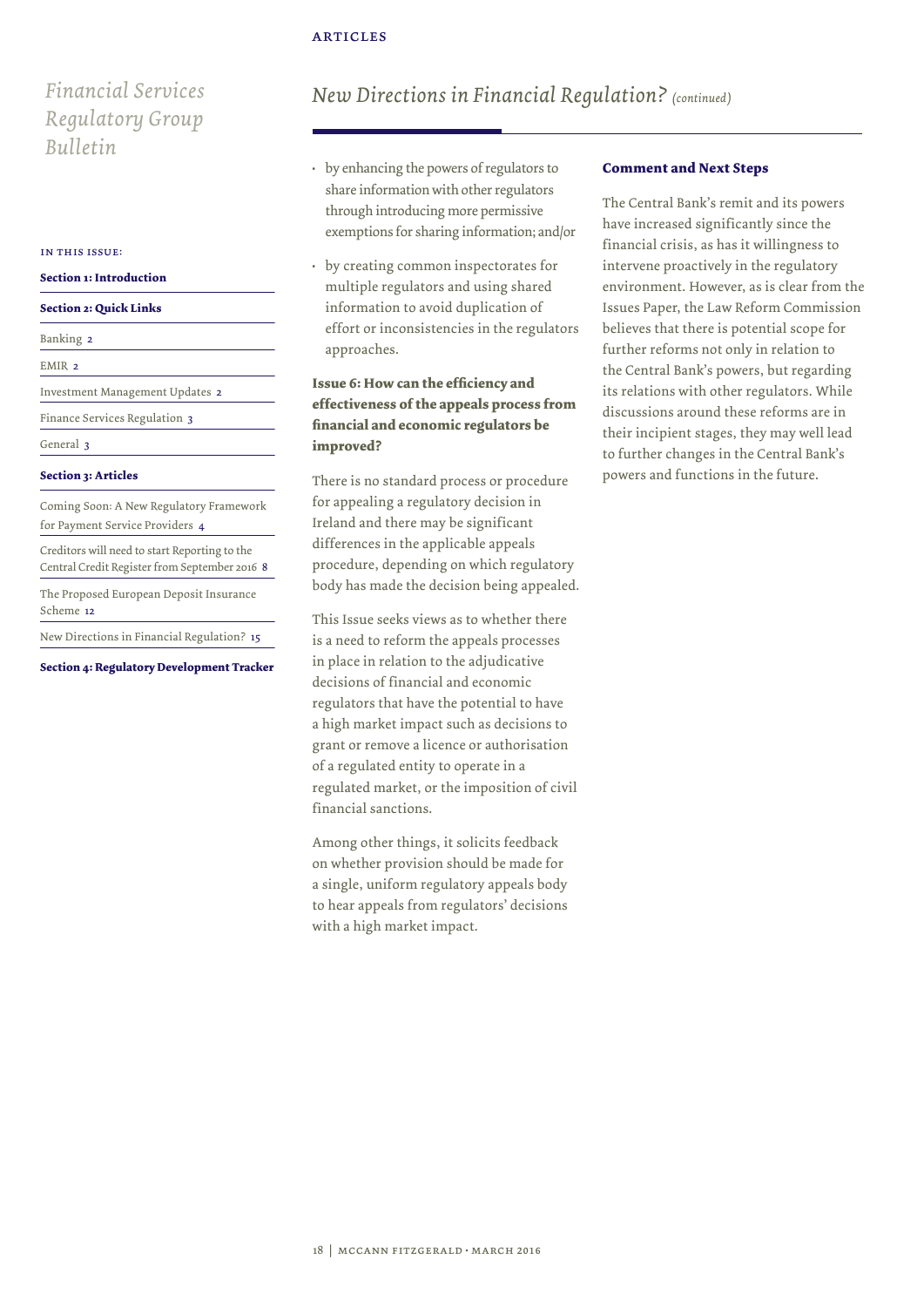# *Financial Services Regulatory Group Bulletin*

# *Regulatory Developments Tracker*

# A round-up of some of the significant financial services related EU and domestic regulatory developments between 1 June 2015 and 31 December 2015 (in alphabetical order).

| IN THIS ISSUE:                                                                                 | Bank Recovery and<br>Resolution                                                                                                                                                                                                                                                                    | The European Union (Bank Recovery and Resolution) Regulations<br>2015 transpose into Irish law EU Directive 2014/59 establishing a                                                                                                                                                     |  |
|------------------------------------------------------------------------------------------------|----------------------------------------------------------------------------------------------------------------------------------------------------------------------------------------------------------------------------------------------------------------------------------------------------|----------------------------------------------------------------------------------------------------------------------------------------------------------------------------------------------------------------------------------------------------------------------------------------|--|
| Section 1: Introduction                                                                        |                                                                                                                                                                                                                                                                                                    | framework for the recovery and resolution of credit institutions and                                                                                                                                                                                                                   |  |
| <b>Section 2: Quick Links</b>                                                                  |                                                                                                                                                                                                                                                                                                    | investment firms. For the most part, the Regulations entered into                                                                                                                                                                                                                      |  |
| Banking 2                                                                                      |                                                                                                                                                                                                                                                                                                    | force on 15 July 2015 with the exception of regulations 79 to 94 which<br>came into operation on 1 January 2016.                                                                                                                                                                       |  |
| EMIR <sub>2</sub>                                                                              |                                                                                                                                                                                                                                                                                                    |                                                                                                                                                                                                                                                                                        |  |
| Investment Management Updates 2                                                                | Capital Markets Union                                                                                                                                                                                                                                                                              | The European Commission launched the CMU Action Plan on 30<br>September 2015 with the aim of building a single market for capital<br>across the EU Member States. Among other things, the Action Plan                                                                                  |  |
| Finance Services Regulation 3                                                                  | ("CMU")                                                                                                                                                                                                                                                                                            |                                                                                                                                                                                                                                                                                        |  |
| General 3                                                                                      |                                                                                                                                                                                                                                                                                                    | was accompanied by a call for evidence on the cumulative impact of                                                                                                                                                                                                                     |  |
| Section 3: Articles                                                                            |                                                                                                                                                                                                                                                                                                    | financial legislation. This call for evidence is now closed.                                                                                                                                                                                                                           |  |
| Coming Soon: A New Regulatory Framework<br>for Payment Service Providers 4                     | Capital Requirements                                                                                                                                                                                                                                                                               | Commission Delegated Regulation 2015/850 amending Delegated<br>Regulation 241/2014 which sets out the regulatory technical<br>standards ("RTS") on own funds requirements for institutions under<br>the CRR was published in the EU's Official Journal ("OJ") on 2 June<br>2015.       |  |
| Creditors will need to start Reporting to the<br>Central Credit Register from September 2016 8 | Directive 2013/36<br>("CRD IV")<br>Capital Requirements<br>Regulation 575/2013                                                                                                                                                                                                                     |                                                                                                                                                                                                                                                                                        |  |
| The Proposed European Deposit Insurance<br>Scheme 12                                           |                                                                                                                                                                                                                                                                                                    |                                                                                                                                                                                                                                                                                        |  |
| New Directions in Financial Regulation? 15                                                     | ("CRR")                                                                                                                                                                                                                                                                                            | European Commission Implementing Regulation 2015/880 on                                                                                                                                                                                                                                |  |
| Section 4: Regulatory Development Tracker                                                      | the extension of the transitional periods related to own funds<br>requirements for exposures to central counterparties set out in the<br>CRR and EMIR was published in the EU's OJ on 9 June 2015.                                                                                                 |                                                                                                                                                                                                                                                                                        |  |
|                                                                                                | Commission Delegated Regulation 2015/923 amending Delegated<br>Regulation 241/2014 which sets out RTS on own funds requirements<br>for institutions under the CRR was published in the EU's OJ on 17<br>June 2015.                                                                                 |                                                                                                                                                                                                                                                                                        |  |
|                                                                                                | Commission Delegated Regulation 2015/1555 on RTS on the disclosure<br>of information in relation to the compliance of institutions with the<br>requirement for a countercyclical capital buffer in accordance with<br>Article 440 of the CRR was published in the EU's OJ on 19 September<br>2015. |                                                                                                                                                                                                                                                                                        |  |
|                                                                                                |                                                                                                                                                                                                                                                                                                    | Commission Implementing Regulation 2015/2197 laying down<br>implementing technical standards with regard to closely correlated<br>currencies in accordance with the CRR was published in the EU's OJ<br>on 28 November 2015.                                                           |  |
|                                                                                                |                                                                                                                                                                                                                                                                                                    | On 21 December 2015 the European Banking Authority published<br>its final Guidelines on sound remuneration policies together with<br>an Opinion on proportionality recommending exemptions from<br>the remuneration principles in CRD IV. The Guidelines apply from 1<br>January 2017. |  |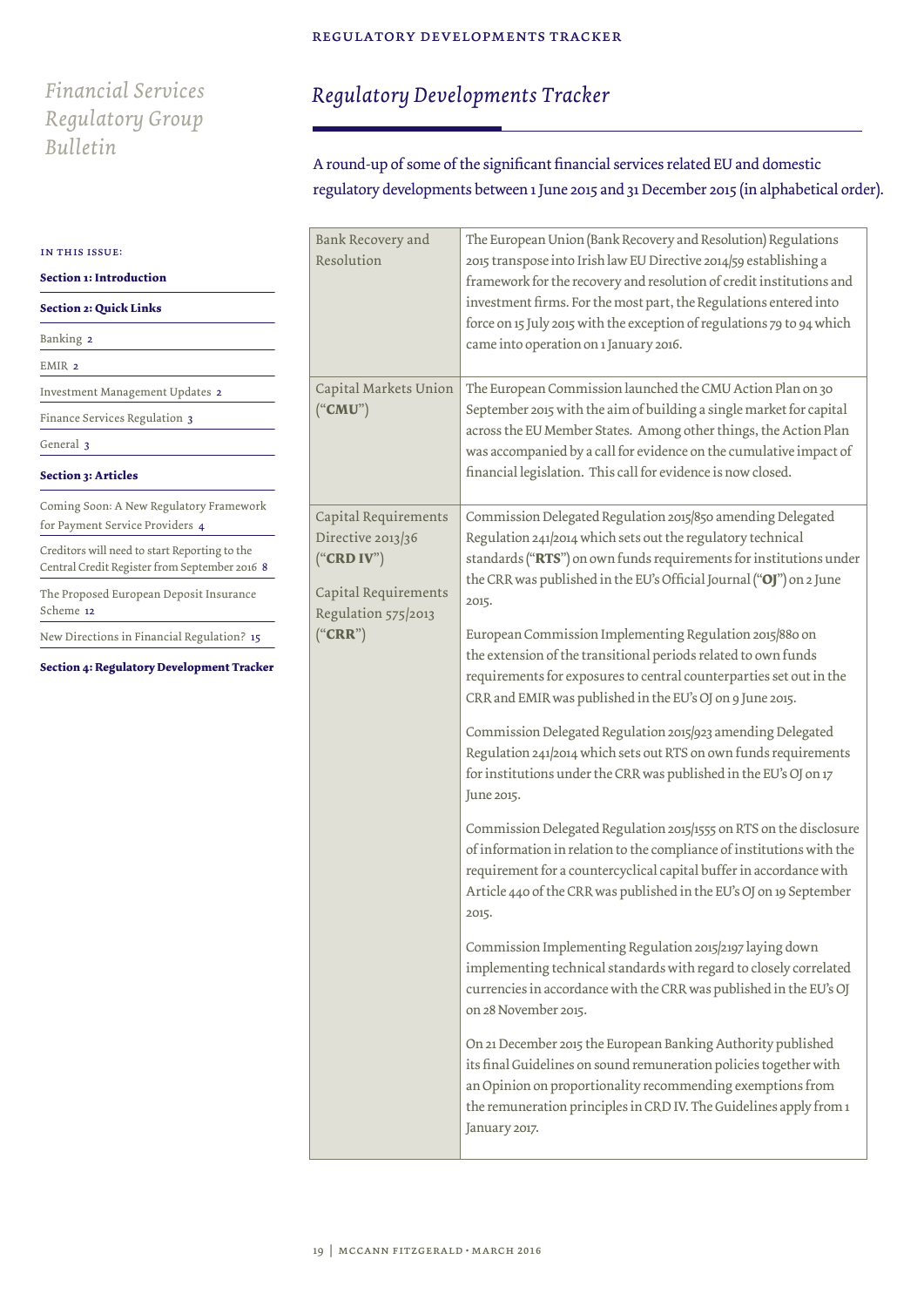*Regulatory Developments Tracker (continued)*

# *Financial Services Regulatory Group Bulletin*

| IN THIS ISSUE:                                                                                 | Client Assets/Investor<br>Money Regulations | The Central Bank published the first edition of the Investor Money<br>Q&A on 5 October 2015. These Q&A supplement the Central<br>Bank's earlier Guidance which was published to assist in the<br>implementation of the Investor Money Regulations.                                                                                                                                                                                                                                                                                                                                                                                                                                                                                                                                   |
|------------------------------------------------------------------------------------------------|---------------------------------------------|--------------------------------------------------------------------------------------------------------------------------------------------------------------------------------------------------------------------------------------------------------------------------------------------------------------------------------------------------------------------------------------------------------------------------------------------------------------------------------------------------------------------------------------------------------------------------------------------------------------------------------------------------------------------------------------------------------------------------------------------------------------------------------------|
| Section 1: Introduction<br><b>Section 2: Quick Links</b>                                       | Corporate Governance                        | The Central Bank has split the Corporate Governance Code for<br>Credit Institutions and Insurance Undertakings 2013 into two                                                                                                                                                                                                                                                                                                                                                                                                                                                                                                                                                                                                                                                         |
| Banking 2                                                                                      |                                             | separate codes for insurance undertakings and credit institutions,<br>respectively. The separate codes apply from 1 January 2016.                                                                                                                                                                                                                                                                                                                                                                                                                                                                                                                                                                                                                                                    |
| EMIR 2                                                                                         |                                             |                                                                                                                                                                                                                                                                                                                                                                                                                                                                                                                                                                                                                                                                                                                                                                                      |
| Investment Management Updates 2                                                                |                                             | The Central Bank has also published updated Corporate Governance                                                                                                                                                                                                                                                                                                                                                                                                                                                                                                                                                                                                                                                                                                                     |
| Finance Services Regulation 3                                                                  |                                             | Requirements for Captive Insurance and Captive Reinsurance<br>Undertakings 2015, which take into consideration the publication of                                                                                                                                                                                                                                                                                                                                                                                                                                                                                                                                                                                                                                                    |
| General 3                                                                                      |                                             | the European Union (Insurance and Reinsurance) Regulations 2015                                                                                                                                                                                                                                                                                                                                                                                                                                                                                                                                                                                                                                                                                                                      |
| Section 3: Articles                                                                            |                                             | ("Solvency II").                                                                                                                                                                                                                                                                                                                                                                                                                                                                                                                                                                                                                                                                                                                                                                     |
| Coming Soon: A New Regulatory Framework<br>for Payment Service Providers 4                     | Credit Unions                               | On 31 July 2015 the Central Bank published the Credit Union Act 1997<br>(Regulatory Requirements) Regulations 2015 for credit unions along                                                                                                                                                                                                                                                                                                                                                                                                                                                                                                                                                                                                                                           |
| Creditors will need to start Reporting to the<br>Central Credit Register from September 2016 8 |                                             | with a feedback statement and submissions received on Consultation<br>Paper 88 relating to the Regulations. In November 2015, the Central                                                                                                                                                                                                                                                                                                                                                                                                                                                                                                                                                                                                                                            |
| The Proposed European Deposit Insurance<br>Scheme 12                                           |                                             | Bank published related Frequently Asked Questions.                                                                                                                                                                                                                                                                                                                                                                                                                                                                                                                                                                                                                                                                                                                                   |
| New Directions in Financial Regulation? 15<br>Section 4: Regulatory Development Tracker        | Cyber Security                              | The Central Bank published a "Dear CEO" letter regarding the results<br>of its thematic inspection relating to cyber security/operational risk,<br>on 23 September 2015. Among other things, the letter emphasises<br>that cyber security is the board's responsibility and that it should<br>develop a culture of security and resilience throughout the firm and<br>ensure that the firm has the necessary plans in place to deal with a<br>cyber security breach.<br>An earlier "Dear CEO" letter was published in July 2015 in which<br>the Central Bank emphasised to investment fund boards the need<br>for delegate oversight and the importance of specific reporting by<br>delegates at board meetings on the policies and procedures in place<br>to counter cyber attacks. |
|                                                                                                | Credit Servicing                            | The Consumer Protection (Regulation of Credit Servicing Firms)<br>Act 2015 entered into effect on 8 July 2015. The purpose of the 2015<br>Act is to ensure that those who enter into a credit agreement with a<br>regulated entity retain their regulatory protections in the event that<br>the agreement is subsequently sold to an unregulated third party. It<br>amends the Central Bank Acts 1942 to 2014 in several ways.                                                                                                                                                                                                                                                                                                                                                       |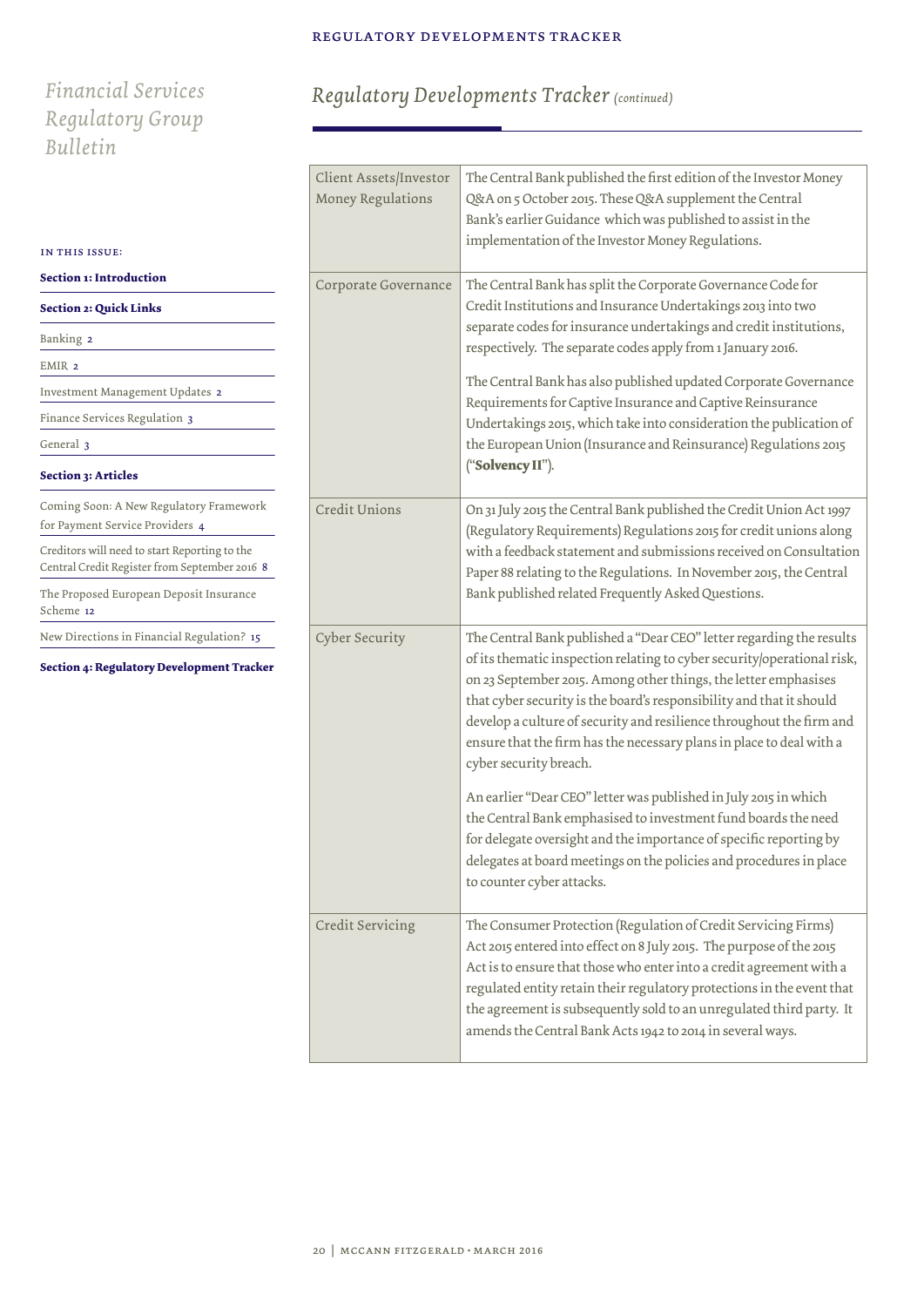# *Financial Services Regulatory Group Bulletin*

| Regulatory Developments Tracker (continued) |  |  |  |  |
|---------------------------------------------|--|--|--|--|
|---------------------------------------------|--|--|--|--|

| IN THIS ISSUE:<br>Section 1: Introduction<br><b>Section 2: Quick Links</b><br>Banking 2<br>EMIR <sub>2</sub> | European Market<br>Infrastructure<br>Regulation 648/2012<br>("EMIR") | European Commission Delegated Regulation 2015/2205 on the<br>introduction of the central clearing obligation for over-the-counter<br>interest rate swaps ("IRS") under EMIR was published in the<br>EU's OJ on 1 December 2015. The Delegated Regulation covers IRS<br>denominated in euro, pounds sterling, Japanese yen or US dollars<br>that have specific features. The clearing obligation will start from 21<br>June 2016.<br>Commission Delegated Regulation 2015/1515 amending EMIR as<br>regards the extension of the transitional periods relating to Pension<br>Scheme Arrangements entered into force on 16 September 2015. The |
|--------------------------------------------------------------------------------------------------------------|----------------------------------------------------------------------|---------------------------------------------------------------------------------------------------------------------------------------------------------------------------------------------------------------------------------------------------------------------------------------------------------------------------------------------------------------------------------------------------------------------------------------------------------------------------------------------------------------------------------------------------------------------------------------------------------------------------------------------|
| Investment Management Updates 2                                                                              |                                                                      | Delegated Regulation exempts such arrangements from the EMIR                                                                                                                                                                                                                                                                                                                                                                                                                                                                                                                                                                                |
| Finance Services Regulation 3                                                                                |                                                                      | clearing obligation until 16 August 2017.                                                                                                                                                                                                                                                                                                                                                                                                                                                                                                                                                                                                   |
| General 3                                                                                                    |                                                                      |                                                                                                                                                                                                                                                                                                                                                                                                                                                                                                                                                                                                                                             |
| Section 3: Articles                                                                                          | <b>Investment Funds</b><br>- Alternative                             | On 30 July 2015 ESMA published its advice on the application of the<br>AIFMD passport to non-EU alternative investment fund managers                                                                                                                                                                                                                                                                                                                                                                                                                                                                                                        |
| Coming Soon: A New Regulatory Framework<br>for Payment Service Providers 4                                   | <b>Investment Fund</b><br>Managers Directive                         | and alternative investment funds ("AIF"), together with an opinion<br>on the functioning of the passport for EU Alternative Investment                                                                                                                                                                                                                                                                                                                                                                                                                                                                                                      |
| Creditors will need to start Reporting to the<br>Central Credit Register from September 2016 8               | 2011/61 ("AIFMD")                                                    | Fund Managers and national private placement regimes.<br>The Central Bank published the latest version of the AIF Rulebook<br>on 4 November 2015. This latest version reflects the requirements<br>of the Central Bank's fund management company guidance<br>including the reduction in number of managerial functions to six<br>and the requirement to appoint a director with responsibility for<br>"organisational effectiveness".                                                                                                                                                                                                       |
| The Proposed European Deposit Insurance<br>Scheme 12                                                         |                                                                      |                                                                                                                                                                                                                                                                                                                                                                                                                                                                                                                                                                                                                                             |
| New Directions in Financial Regulation? 15<br>Section 4: Regulatory Development Tracker                      |                                                                      |                                                                                                                                                                                                                                                                                                                                                                                                                                                                                                                                                                                                                                             |
|                                                                                                              | Investment Funds -<br>European Long Term<br><b>Investment Funds</b>  | The European Union (European long-term investment funds)<br>Regulations 2015 came into force on 9 December 2015. These<br>Regulations facilitate the implementation of EU Regulation 2015/760<br>on European Long Term Investment Funds in Ireland.                                                                                                                                                                                                                                                                                                                                                                                         |
|                                                                                                              | Investment Funds -<br>Fund Management<br>Companies                   | In November 2015 the Central Bank published "Fund Management<br>Companies - Guidance which sets out the Central Bank's guidance<br>on a) oversight of delegates; b) the independent organisational<br>effectiveness role; and c) directors' time commitments.                                                                                                                                                                                                                                                                                                                                                                               |
|                                                                                                              | Investment Funds -<br>Irish Collective Asset<br>Management Vehicle   | On 3 September 2015 the Minister for Finance signed the following<br>Regulations into law:<br>· Irish Collective Asset-Management Vehicles Act 2015 (Section 145(2)<br>(Relevant Jurisdictions) Regulations 2015; and<br>Irish Collective Asset-Management Vehicles Act 2015 (Section<br>149(2)) (Relevant Jurisdictions) Regulations 2015.                                                                                                                                                                                                                                                                                                 |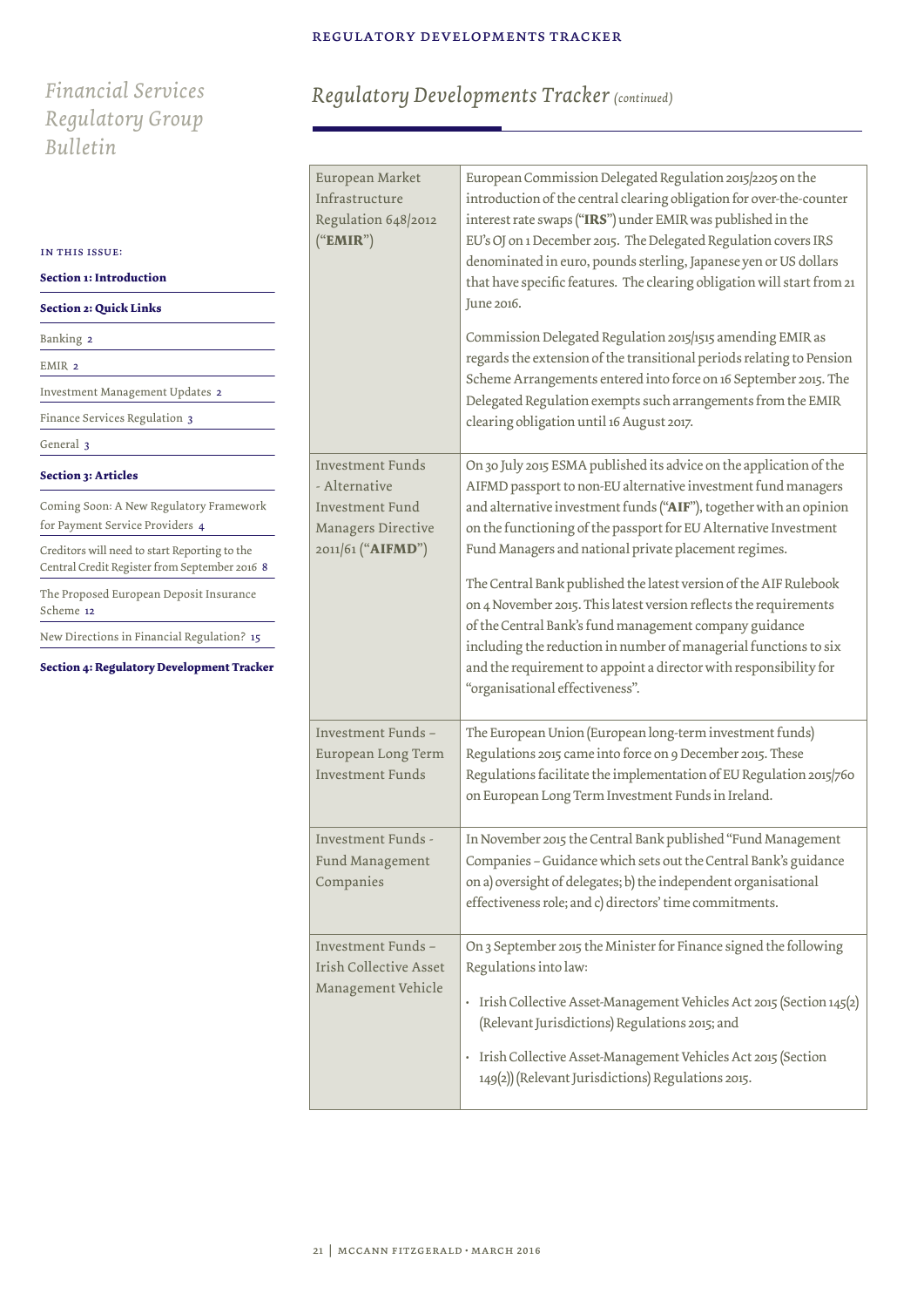# *Financial Services Regulatory Group Bulletin*

# *Regulatory Developments Tracker (continued)*

| IN THIS ISSUE:<br>Section 1: Introduction<br><b>Section 2: Quick Links</b><br>Banking 2<br>EMIR <sub>2</sub> | <b>Investment Funds</b><br>- Undertakings for<br>Collective Investment<br>in Transferable<br>Securities ("UCITS") | On 5 October 2015 the Central Bank issued the Central Bank<br>(Supervision and Enforcement) Act 2013 (Section 48(1)) (Undertakings<br>for Collective Investment in Transferable Securities) Regulations<br>2015. The Central Bank UCITS Regulations consolidated the<br>requirements previously set out in the Central Bank's UCITS<br>Notices and Guidance Notes and replaced these requirements<br>from 1 November 2015. There are a number of differences between<br>the requirements set out in the Regulations and those previously<br>contained in the Notices and Guidance Notes.                                                                                                                                                                                                                                                                                                                                                                                                                                                                                                                                                                                                 |
|--------------------------------------------------------------------------------------------------------------|-------------------------------------------------------------------------------------------------------------------|------------------------------------------------------------------------------------------------------------------------------------------------------------------------------------------------------------------------------------------------------------------------------------------------------------------------------------------------------------------------------------------------------------------------------------------------------------------------------------------------------------------------------------------------------------------------------------------------------------------------------------------------------------------------------------------------------------------------------------------------------------------------------------------------------------------------------------------------------------------------------------------------------------------------------------------------------------------------------------------------------------------------------------------------------------------------------------------------------------------------------------------------------------------------------------------|
| Investment Management Updates 2                                                                              | Lobbying                                                                                                          | The Regulation of Lobbying Act 2015 came into force on 1 September                                                                                                                                                                                                                                                                                                                                                                                                                                                                                                                                                                                                                                                                                                                                                                                                                                                                                                                                                                                                                                                                                                                       |
| Finance Services Regulation 3                                                                                |                                                                                                                   | 2015. It imposes registration and disclosure requirements on those<br>carrying out lobbying activities.                                                                                                                                                                                                                                                                                                                                                                                                                                                                                                                                                                                                                                                                                                                                                                                                                                                                                                                                                                                                                                                                                  |
| General 3                                                                                                    |                                                                                                                   |                                                                                                                                                                                                                                                                                                                                                                                                                                                                                                                                                                                                                                                                                                                                                                                                                                                                                                                                                                                                                                                                                                                                                                                          |
| <b>Section 3: Articles</b>                                                                                   | Market Abuse                                                                                                      | The European Commission Implementing Directive 2015/2392 on                                                                                                                                                                                                                                                                                                                                                                                                                                                                                                                                                                                                                                                                                                                                                                                                                                                                                                                                                                                                                                                                                                                              |
| Coming Soon: A New Regulatory Framework<br>for Payment Service Providers 4                                   | Regulation 596/2014<br>("MAR")                                                                                    | MAR, relating to reporting to competent authorities of actual or<br>potential infringements of MAR was published in the EU's OJ on<br>18 December 2015. The Implementing Directive lays down rules<br>specifying the procedures relating to reporting actual or potential<br>breaches of MAR set out in Article 32(1), including the arrangements<br>for reporting and for following-up reports, measures for the<br>protection of persons working under a contract of employment and                                                                                                                                                                                                                                                                                                                                                                                                                                                                                                                                                                                                                                                                                                    |
| Creditors will need to start Reporting to the<br>Central Credit Register from September 2016 8               |                                                                                                                   |                                                                                                                                                                                                                                                                                                                                                                                                                                                                                                                                                                                                                                                                                                                                                                                                                                                                                                                                                                                                                                                                                                                                                                                          |
| The Proposed European Deposit Insurance<br>Scheme 12                                                         |                                                                                                                   |                                                                                                                                                                                                                                                                                                                                                                                                                                                                                                                                                                                                                                                                                                                                                                                                                                                                                                                                                                                                                                                                                                                                                                                          |
| New Directions in Financial Regulation? 15                                                                   |                                                                                                                   | measures for the protection of personal data.                                                                                                                                                                                                                                                                                                                                                                                                                                                                                                                                                                                                                                                                                                                                                                                                                                                                                                                                                                                                                                                                                                                                            |
| Section 4: Regulatory Development Tracker                                                                    | Money Laundering                                                                                                  | The Directive on the prevention of the use of the financial system<br>for the purposes of money laundering and terrorist financing<br>("MLD4") was published in the EU's OJ on 5 June 2015. MLD4 seeks<br>to strengthen the EU's anti-money laundering framework and in<br>doing so recasts and replaces the Third Money Laundering Directive<br>which sets out the existing rules for combatting money laundering<br>and terrorist financing. MLD4 places an increased emphasis on the<br>"risk-based approach" to anti-money laundering/counter terrorist<br>financing and includes a new requirement to set up a central register<br>of beneficial owners.<br>The Central Bank published a Report on Anti-Money Laundering,<br>Countering the Financing of Terrorism and Financial Sanctions<br>Compliance in the Irish Funds Sector, on 18 November 2015. The<br>Report sets out the Central Bank's expectations regarding Funds<br>and Fund Service Providers' compliance with requirements in the<br>areas of anti-money laundering, terrorist financing and economic<br>sanctions. It is based on on-site inspections carried out by the<br>Central Bank over the course of 2014. |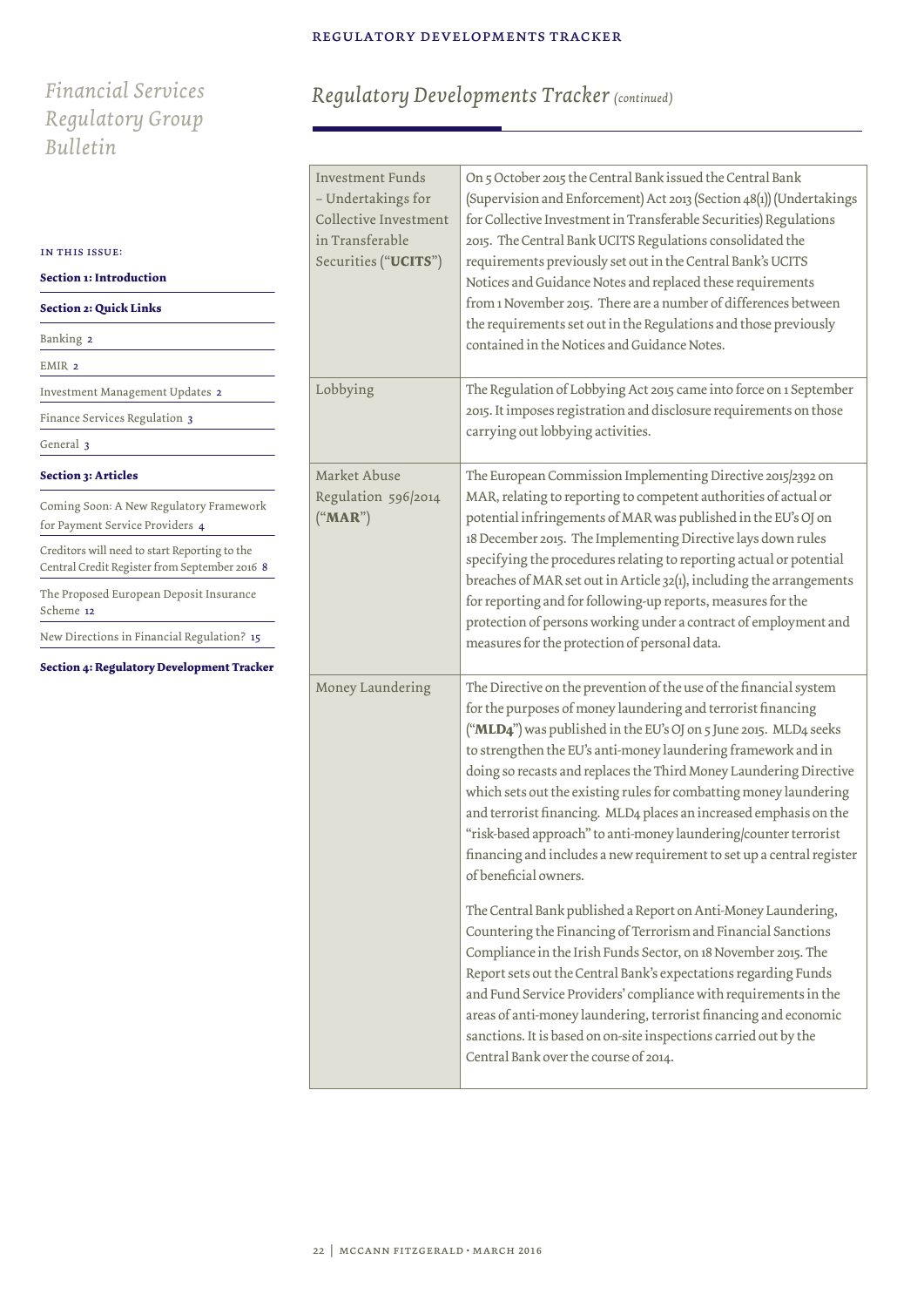# *Financial Services Regulatory Group Bulletin*

| IN THIS ISSUE:                                                                                 |         |
|------------------------------------------------------------------------------------------------|---------|
| Section 1: Introduction                                                                        |         |
| <b>Section 2: Quick Links</b>                                                                  |         |
| Banking 2                                                                                      |         |
| EMIR <sub>2</sub>                                                                              |         |
| Investment Management Updates 2                                                                |         |
| Finance Services Regulation 3                                                                  | Person  |
| General 3                                                                                      |         |
| <b>Section 3: Articles</b>                                                                     |         |
| Coming Soon: A New Regulatory Framework<br>for Payment Service Providers 4                     |         |
| Creditors will need to start Reporting to the<br>Central Credit Register from September 2016 8 |         |
| The Proposed European Deposit Insurance<br>Scheme 12                                           | Payme   |
| New Directions in Financial Regulation? 15                                                     |         |
| <b>Section 4: Regulatory Development Tracker</b>                                               |         |
|                                                                                                |         |
|                                                                                                |         |
|                                                                                                |         |
|                                                                                                | Prospe  |
|                                                                                                |         |
|                                                                                                |         |
|                                                                                                | Regist: |
|                                                                                                | and Re  |
|                                                                                                | Requir  |
|                                                                                                |         |
|                                                                                                | Securi  |
|                                                                                                | Transa  |
|                                                                                                |         |
|                                                                                                |         |
|                                                                                                |         |

# *Regulatory Developments Tracker (continued)*

| Mortgages                                     | The EBA published its final Guidelines on creditworthiness<br>assessment, as well as its final Guidelines on arrears and foreclosures<br>on 1 June 2015. The EBA also published its Opinion on Good Practices<br>for Mortgage Creditworthiness Assessments and Arrears and<br>Foreclosures, including expected mortgage payment difficulties.<br>On 11 August 2015 the EBA published its final Guidelines on passport<br>notifications for mortgage credit intermediaries which seek to<br>ensure that information about credit intermediaries carrying out<br>business in more than one Member State is exchanged consistently<br>between national authorities. |
|-----------------------------------------------|------------------------------------------------------------------------------------------------------------------------------------------------------------------------------------------------------------------------------------------------------------------------------------------------------------------------------------------------------------------------------------------------------------------------------------------------------------------------------------------------------------------------------------------------------------------------------------------------------------------------------------------------------------------|
| Personal Insolvency                           | The Personal Insolvency (Amendment) Act 2015 was signed into law<br>on 28 July 2015. The new Act amends the Personal Insolvency Act 2012<br>to give the courts the power to review and, where appropriate, to<br>approve certain insolvency deals that have been rejected by creditors.<br>The 2015 Act also makes a number of other amendments which<br>impact, among other things, on the Debt Relief Notice procedure and<br>on the powers of the Insolvency Service of Ireland. The Act is fully in<br>force.                                                                                                                                                |
| Payments Services                             | The revised Payment Services Directive 2015/2366 was published<br>in the EU's OJ on 23 December 2015. Among other things, the new<br>Directive brings into scope payment service providers that were<br>previously unregulated and raises conduct of business standards in a<br>number of important areas. Member States have until 13 January 2018<br>to transpose the Directive into national law.                                                                                                                                                                                                                                                             |
| Prospectus Regulation                         | On 30 November 2015 the European Commission adopted a legislative<br>proposal for a new Prospectus Regulation which is intended to<br>repeal and replace the Prospectus Directive 2003/71 along with its<br>corresponding implementing measures.                                                                                                                                                                                                                                                                                                                                                                                                                 |
| Registration<br>and Reporting<br>Requirements | From November 2015 the Central Bank requires Section 110<br>companies that are not financial vehicle corporations to provide it<br>with a quarterly balance sheet and annual profit and loss data. The<br>first quarterly returns were due on 20 November 2015.                                                                                                                                                                                                                                                                                                                                                                                                  |
| Securities Financing<br>Transactions          | Regulation 2015/2365 on transparency of securities financing<br>transactions and of reuse was published in the EU's OJ on 23<br>December 2015. This Regulation introduces requirements regarding<br>the 'reuse' by a recipient of financial instruments received as<br>collateral, the reporting of SFTs to trade repositories by both<br>financial and non-financial counterparties, and investor disclosure<br>requirements for UCITS and investment managers and for<br>alternative investment fund managers. The Regulation applies from<br>12 January 2016, subject to the application of a number of transitional<br>arrangements.                         |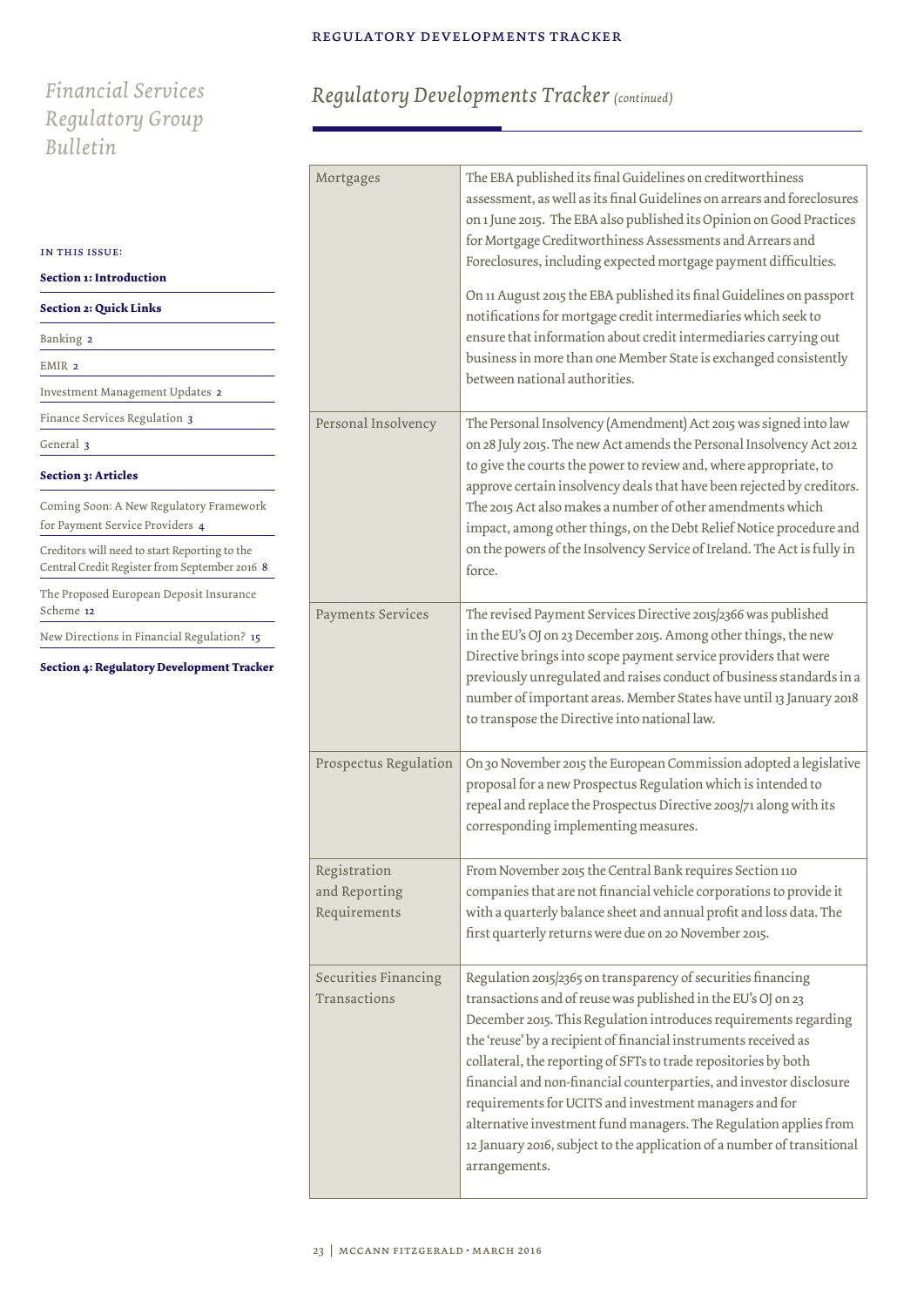# *Financial Services Regulatory Group Bulletin*

| IN THIS ISSUE:                                                                                 |                       |
|------------------------------------------------------------------------------------------------|-----------------------|
| <b>Section 1: Introduction</b>                                                                 |                       |
| <b>Section 2: Quick Links</b>                                                                  |                       |
| Banking 2                                                                                      |                       |
| EMIR <sub>2</sub>                                                                              | Solvency II Directive |
| Investment Management Updates 2                                                                | 2009/138              |
| Finance Services Regulation 3                                                                  |                       |
| General 3                                                                                      |                       |
| <b>Section 3: Articles</b>                                                                     | Wire Transfer         |
| Coming Soon: A New Regulatory Framework<br>for Payment Service Providers 4                     | Regulation 2015/847   |
| Creditors will need to start Reporting to the<br>Central Credit Register from September 2016 8 |                       |
| The Proposed European Deposit Insurance<br>Scheme 12                                           |                       |
| New Directions in Financial Regulation? 15                                                     |                       |

**Section 4: Regulatory Development Tracker**

# *Regulatory Developments Tracker (continued)*

| <b>SME</b> Lending                   | On 18 December 2015 the Central Bank published the Central Bank<br>(Supervision and Enforcement) Act 2013 (Section 48) (Lending to<br>Small and Medium-Sized Enterprises) Regulations 2015. These<br>Regulations impact on SME lending and set out a number of<br>protections for SMEs when borrowing from regulated lenders<br>including banks and credit unions. Regulated lenders must comply<br>with the new Regulations from 1 July 2016, with the exception of<br>credit unions which must comply with them from 1 January 2017. |
|--------------------------------------|----------------------------------------------------------------------------------------------------------------------------------------------------------------------------------------------------------------------------------------------------------------------------------------------------------------------------------------------------------------------------------------------------------------------------------------------------------------------------------------------------------------------------------------|
| Solvency II Directive<br>2009/138    | The European Union (Insurance and Reinsurance) Regulations 2015<br>were signed into law in order to transpose the Solvency II Directive<br>into Irish law on 11 November 2015. For the most part, the 2015<br>Regulations came into operation on 1 January 2016.                                                                                                                                                                                                                                                                       |
| Wire Transfer<br>Regulation 2015/847 | The revised Wire Transfer Regulation 2015/847 was published in<br>the EU's OJ on 5 June 2015. This Regulation sets out the minimum<br>requirements that are essential to ensure the traceability of transfers<br>of funds. It also ensures a sufficient level of consistency between<br>national rules and provides for a more targeted and focused risk-<br>based approach. The Regulation will apply from 26 June 2017.                                                                                                              |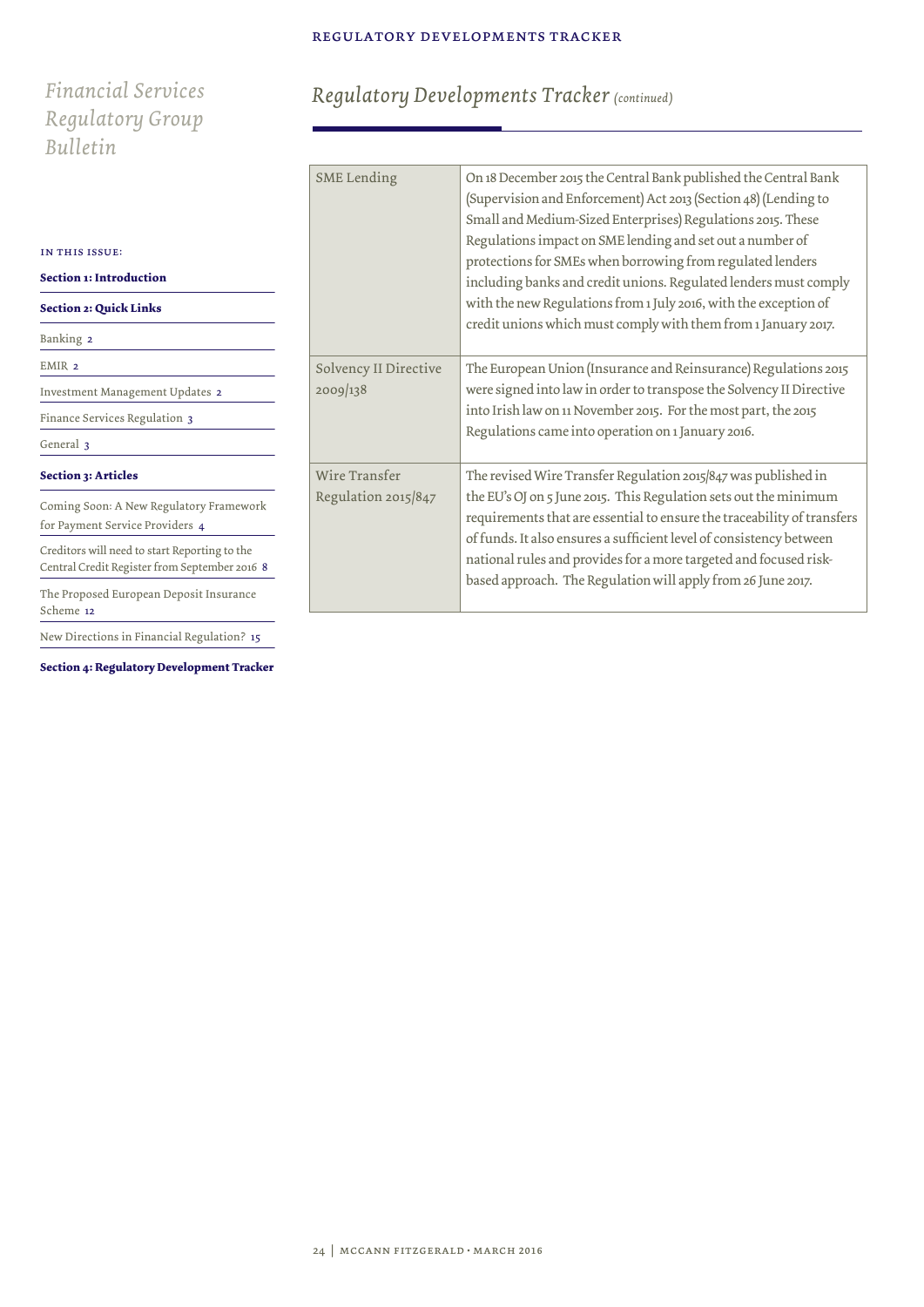# *Financial Services Regulatory Group Bulletin*

# *Financial Services Regulatory Group*



**Ambrose Loughlin** *Partner, Head of Financial Services Regulatory Group*

ddi +353-1-607 1253

EM ATT. ambrose.loughlin@ mccannfitzgerald.com



**Fergus Gillen** *Partner, Head of Finance Group*

ddi +353-1-611 9146

**EMAIL** fergus.gillen@ mccannfitzgerald.com



**Adrian Farrell** *Partner, Finance*

ddi +353-1-607 1312

EM ATT. adrian.farrell@ mccannfitzgerald.com



**Joshua Hogan** *Partner, Finance*

ddi +353-1-607 1720

**EMAIL** joshua.hogan@ mccannfitzgerald.com



**Judith Lawless** *Partner, Finance*

ddi +353-1-607 1256

email judith.lawless@ mccannfitzgerald.com



**Darragh Murphy** *Partner, Finance*

ndi +353-1-607 1433

**EMAIL** darragh.murphy@ mccannfitzgerald.com



**Peter Osborne** *Consultant, Finance, Corporate*

ddi +353-1-611 9159

EMAIL peter.osborne@ mccannfitzgerald.com



**Roy Parker** *Partner, Finance*

ddi +353-1-607 1249

**EMAIL** roy.parker@ mccannfitzgerald.com



**Brian Quigley** *Partner, Dispute Resolution & Litigation*

ddi +353-1-607 1471

**EMAIL** brian.quigley@ mccannfitzgerald.com